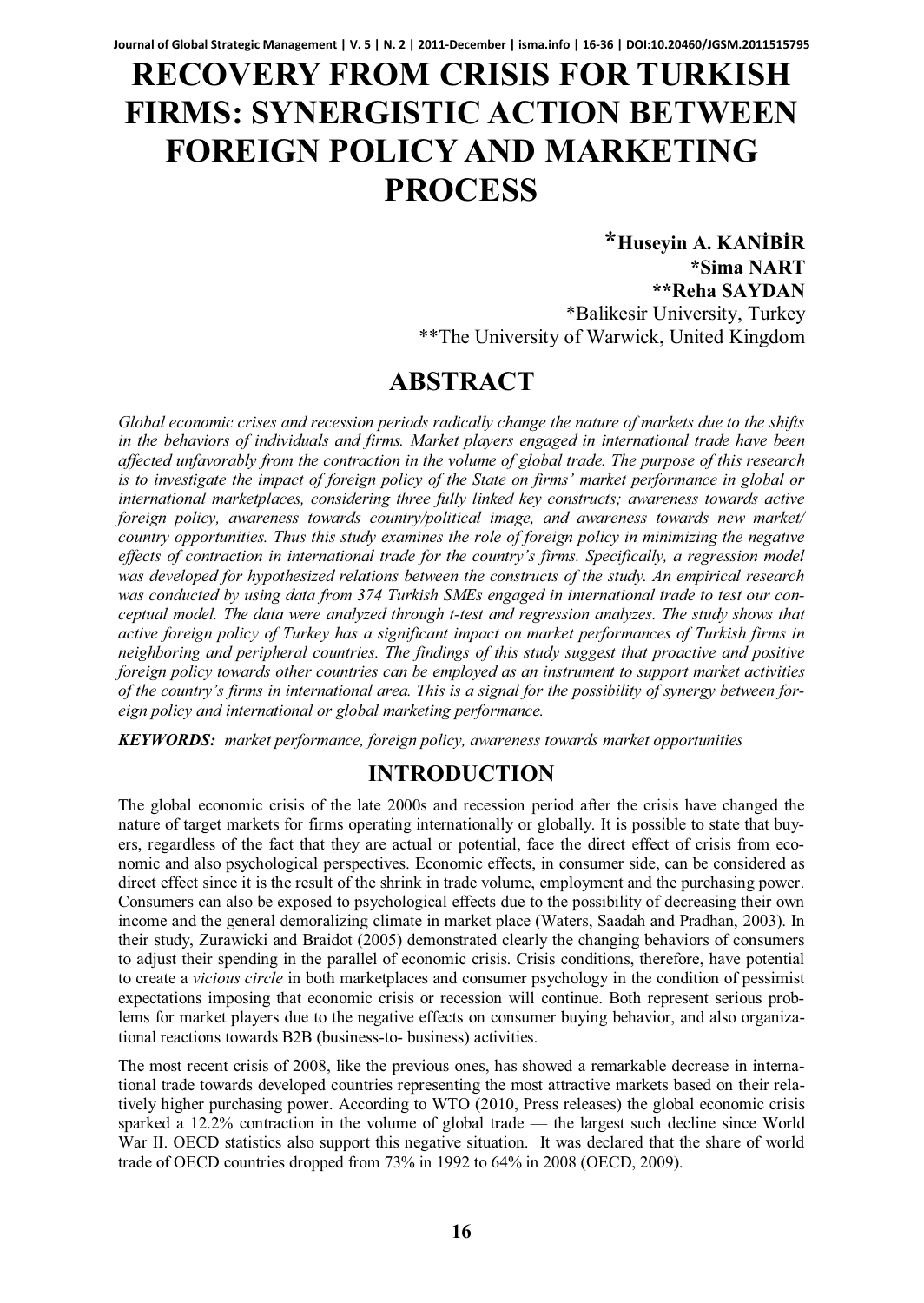Market activities of firms, and also countries with macro perspective, have been deeply affected by global economic crises. The general view reflected from attractive markets such as OECD countries signals some potential and significant problems due to decreased demand and increased tendency towards saving for the firms or countries working especially with these markets. Similar picture has also occured for Turkey and Turkish firms in the period of global economic crisis and recession of the late- 2000s. The leading foreign markets for Turkish firms conventionally were OECD countries and especially the EU area in 2000s. The share of OECD countries in Turkey's export markets reached 69.9 % in the year 1999 (Ciplak et al., 2011). It should be noted that the share of the EU market in total export of Turkey was 44 % in 2009 (TUIK Press Release), and 53.1 % for OECD countries (Ciplak et al., 2011). It is possible to state that the contraction in developed markets can function as a triggering factor for Turkey and similar countries directing the most of export activities to developed economies in order to find new markets in overcoming the problems of decrased demand. **Journal of Global Strategic Management | V. 5 | N. 2 | 2011-December | isma.info | 16-36 | DOI:10.20460/JGSM.2011515795**

In recent years, the new foreign policy approaches have emerged in politics of Turkey. The most popular one is called *zero problems towards neighbours* by which the goverment aims at maximazing close relations with peripheral countries as well as neighbours. Another new approach developed by the ministry of foriegn affairs was conceptualized as *being proactive* in global political arena that means taking initiative in potential problems before they emerge in the globe. With these perspectives, between the years 2003-2010 15 new embassies were opened in Africa, representing the rise of the number from 21 to 36 (The Ministery of Foreign Affairs). Thus, a reorientation of Turkish foreign policy towards Africa as the peripheral area for Turkey has been structured. The news on national and international media shows that both approaches make Turkey one of the most popular and credible players in the eye of the nations in neighbouring and peripheral countries. The credibility and popularity emerged in political arena can play an important role in finding new markets as facilitator or leverage, and in increasing the level of internationalization of Turkish firms.

In this context, the purpose of this paper is to examine the reflections of new and active foreign policy of Turkey towards neighboring and peripheral countries on the market performance of Turkish firms in these markets. Turkish firms' market performances in neighboring and peripheral countries represent an important indicator for the success of market diversification that means the existence of alternatives to the main markets including OECD countries. More specifically, this paper tries to understand whether new market opportunities are created by new Turkish foreign policy for Turkish firms in neighboring and peripheral countries. Also, we examine the awareness of Turkish entrepreneurs towards new image of Turkey in these markets, and the strategies developed by them in order to realize the potential. This paper proceeds with a review of the literature and a research model including the hypotheses of the study, followed by the methodology, the findings and conclusions.

# **LITERATURE REVIEW**

Firms frequently must cope with unpredictable economic events, referred to as crisis, that create high levels of uncertainty and are potential threats to the viability of a firm. A crisis, according to the Oxford English Dictionary, is "a decisive moment", "a turning point", "a time of great difficulty". The economic crises and the recession periods faced from past to present have radically changed the nature of target markets for firms operating internationally or globally. In these periods some markets have dramatically cut their demands for several goods and services, and some others have turned to much more economic alternatives. Firms are also forced to lay off some of their personnel, and reduce wages, posing considerable managerial challenges (Zehir and Savi, 2004). All these negatively affect the competitiveness of market players in the marketplace.

The experiences from the past crises show that firms react to changes in the marketplace by taking the cyclical measures. The best-known cyclical measures include reducing costs, cutting production, reducing investment, improving efficiency, exploring new markets. The countries including the *injured* firms face the risk of economic downturn because of the fact that the balance of trade changes negatively. The economic crises and recessions represent a source of tribulations for firms as well as the country administrations. Similar to firms trying to cope with the problems of crises governments are also responsible to help firms in the country by generating new strategies and policies to compensate the damage from poor economical environment. Conventional examples such as decreased taxes or subventions cannot be called long lasting solutions when compared to the government policies creating new bonds with new country-markets. Therefore it is possible to state that governments can play a strategic role as a leader of firms during the period of economic crises. However, although there is extensive research on recovery from crisis in the literature (Ang et al 2000, Grewal and Tansuhaj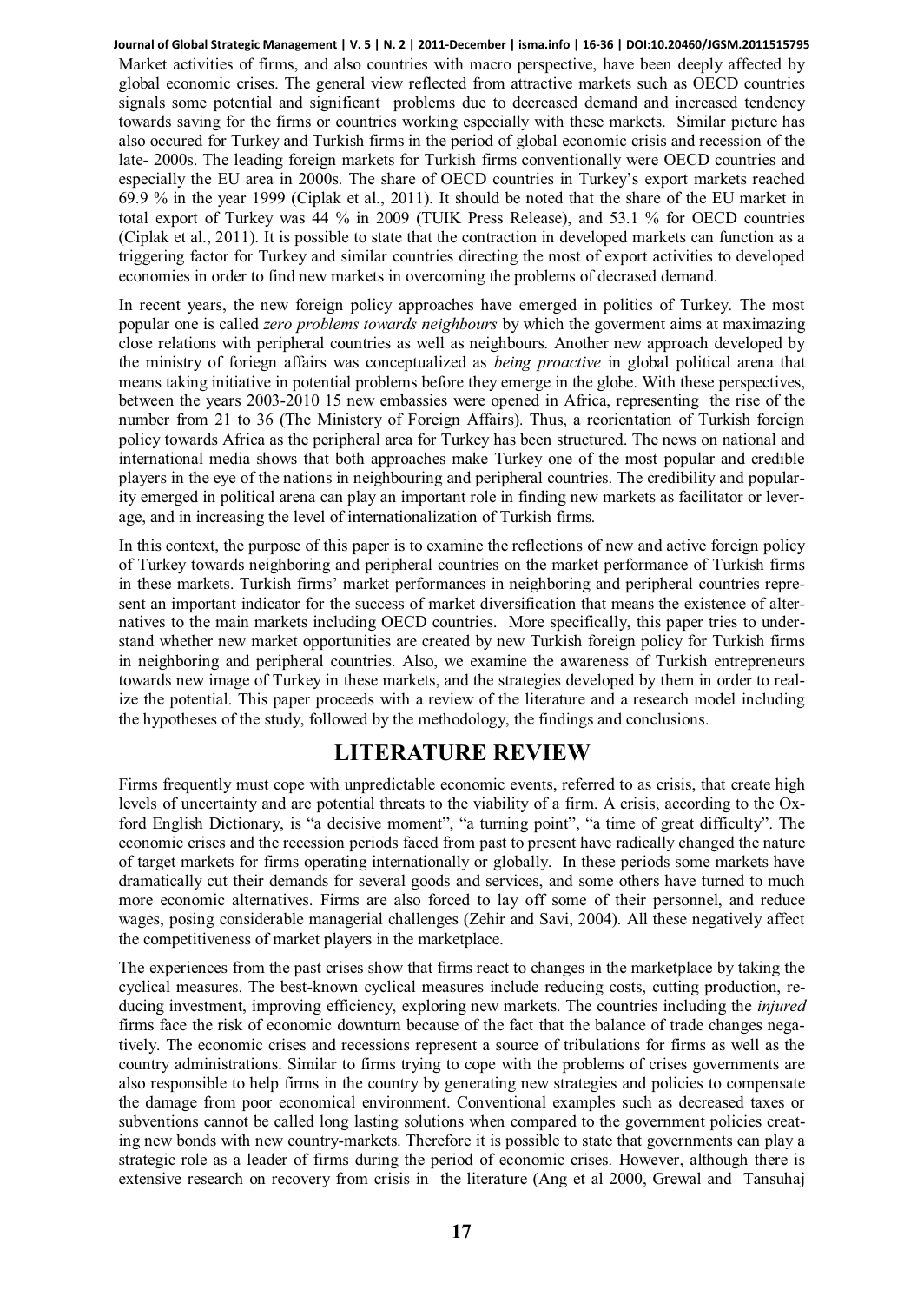2001, Roberts 2003, Zehir 2005) still it suffers from a lack of empirical studies that examine the relationship between foreign policy and firms' foreign market performances. We try to add this to the body of research by studying the reflections of the active foreign policy of a country towards neighboring and peripheral (N&P) countries on the firms' market performance during or after the periods of economic crisis. **Journal of Global Strategic Management | V. 5 | N. 2 | 2011-December | isma.info | 16-36 | DOI:10.20460/JGSM.2011515795**

The degree of the firms' awareness towards crisis pressure can be an antecedent for their efforts to develop new strategies to recovery from crisis. The more they feel the pressure of crisis, the higher the degree of developing new strategies. It is possible to expect that the dysfunctional market strategies would be visible when the firms are exposed to crisis pressure. Contrary to this, it is difficult to expect for firms to generate creative strategies leading to away from the poor environment of crisis if not exposed to challenging factors. The crisis conditions, therefore, can play a role as a trigger event to start developing new perspectives. In sum, the degree of awareness of the firms towards crisis pressure can be described as critical factor in building their *new* market process and performance. On the other hand the foreign policy of the state may function in decreasing the destructive effects of crisis periods when they are established with positive aspects towards other countries. The direction of foreign policy towards specific countries and the degree to which its effectiveness on related countries can be expected to preserve the firms operating internationally. It is possible to state that this factor can be employed as a functional tool by the firms looking for the way out from crisis. Also, there exists a vast body of research about country image in international or global market activities (Laroche and Mourali, 2005; Gonzalez, Papadopoulos and Mugica, 2002; Han, 1989). According to Nagashima (1970, p.68) country image is "the picture, the reputation the stereotype that businessmen and consumers attach to products of a specific country. This image is created by such variables as representative products, national characteristics, economic and political background history and traditions". The literature of country image presents many proofs about the functionality of image variable in international marketing (Bilkey and Nes, 1982; Hsieh, Pan, and Setiono, 2004) .In general, image studies have focused on its effect on consumers' evaluation of product attributes. However, when a country is perceived as a whole product in other countries, the perceptions of foreign people may determine their decisions towards firms related to any specific country (Kotler and Gertner, 2002). This view requires firms to be interested in country image in international markets. As applicable for the variable of *awareness towards foreign policy of the state*, the pressure of crisis can trigger the awareness of firms towards country image in the pursuit of new opportunities.

Based on the theoretical explanations and empirical studies, the case of Turkey, and its active foreign policy in the last decade, can generate some valuable findings into the area of international business. In this context, three principles of Turkey's relatively new foreign policy can be mentioned as follow (Davutoglu, 2008): "zero-problem policy towards neighboring countries", "developing relations with the neighboring regions and beyond including peripheral countries" and "not to follow a passive line; rather, pursuing an active policy" developing good relations in public opinion of neighboring and peripheral countries. It is possible to follow the reflections of these new foreign policy principles on economic indicators such as trade volume figures. According to trade statistics (www.TUSKON.org) total trade volume with Africa has reached to 16 billion USD in 2008 from 3 billion USD in 2003. Some selected numbers are presented at Appendix. The global economic crisis of 2008 made Turkey's active foreign policy more important for firms operating internationally. Therefore, it is possible to state that firms' interest towards foreign policy can source from economic motives. The direction of this body of knowledge leads us our first three hypotheses:

H1: The awareness of SMEs towards active foreign policy positively relates to the awareness towards crisis pressure.

H2: The awareness of SMEs towards country/political image positively relates to the awareness towards crisis pressure.

H3: The awareness of SMEs towards country/political image positively relates to the awareness towards active foreign policy.

By developing subsidy policies, governments are expected to help firms in turbulence times. GATT defines subsidy as a "financial contribution provided directly or indirectly by a government and which confers a benefit" (Onkvisit and Shaw, 2004, p. 63). Subsidies may take many forms – including cash, interest rate, value added tax, corporate income tax, and infrastructure. Apart from these economic subsidies, governments can also employ non-economic policies that create significant reflections on performance of firms in international markets. Although political and economical motives are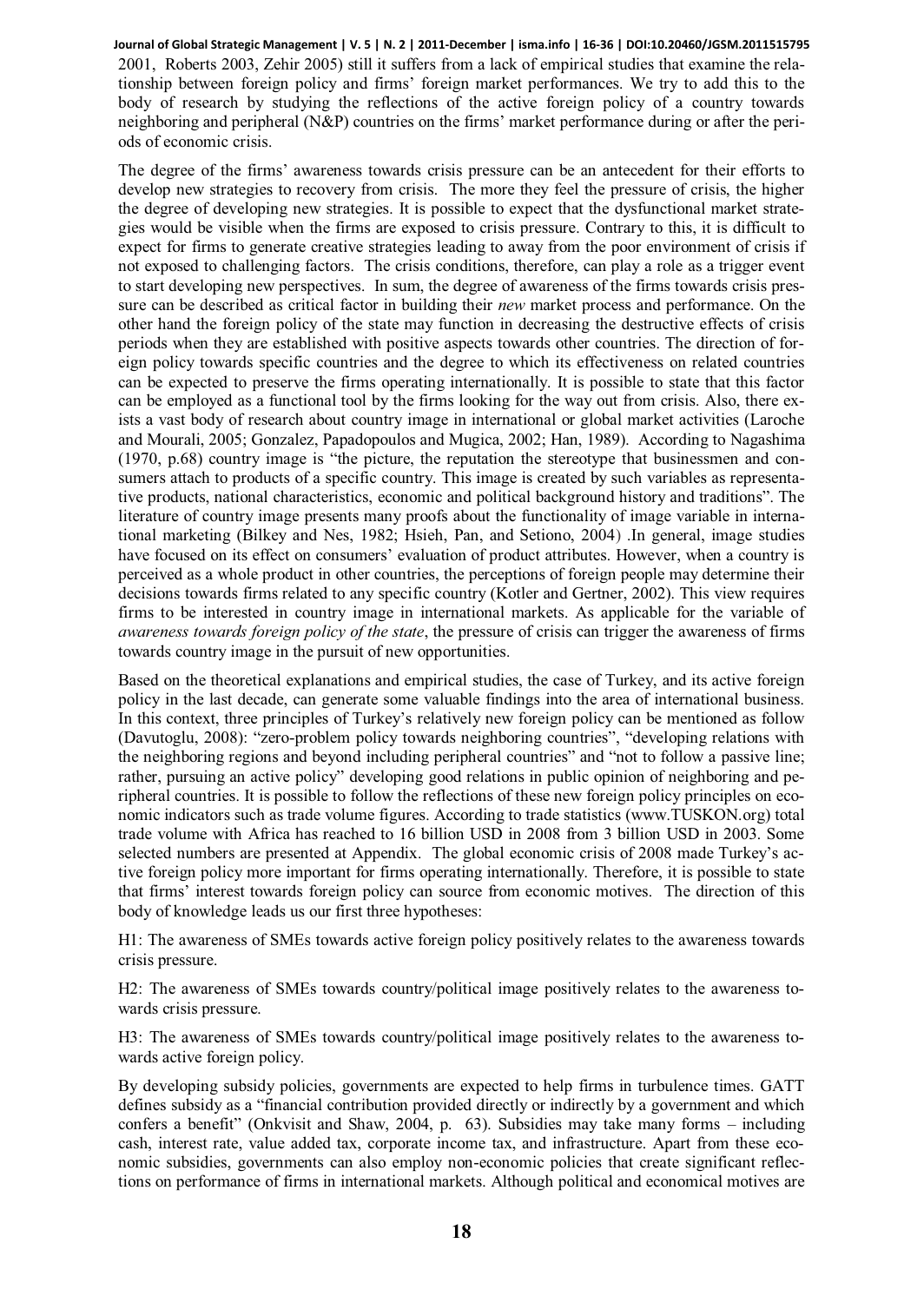two separate components, political approaches of governments have potential to generate economical results as well as financial performances of individuals or firms may result in political positions. The factor of foreign policy can be employed by governments as a tool to build a positive image, sympathy and credibility in the minds of people of other countries. In contrast, when it is not managed successfully one can expect the reflections in the form of negative image and antipathy for the country name. Thus, in terms of firms, it is possible to state that active foreign policy means generating proactive strategies creating economic advantages or opportunities in foreign markets through credibility and popularity of the country name. Based on these explanations we expect that the more awareness SMEs have towards active foreign policy, the more awareness towards new country/market opportunities they have. Thus, we posit the fourth and fifth hypotheses of the study: **Journal of Global Strategic Management | V. 5 | N. 2 | 2011-December | isma.info | 16-36 | DOI:10.20460/JGSM.2011515795**

H4: The awareness of SMEs towards new country/market opportunities positively relates to the awareness towards country/political image.

H5: The awareness of SMEs towards new country/market opportunities positively relates to the awareness towards active foreign policy .

In the literature on the internationalization of firms, the internationalization process (IP) model proposed by Johanson and Vahlne (1977) has been influential, with the argumentation of internationalization for firms in gradual steps by acquiring, integrating, and using knowledge of the foreign market. The lack of knowledge and unfamiliarity towards foreign markets are expected to increase the risks of the firm planning or engaging in international marketing. At the same time, entrepreneurial awareness has important role in the process of internationalization of firms. It can be stated that entrepreneurial awareness has initiator effect to benefit from foreign market opportunities and therefore there is a close relation between entrepreneurial awareness and opportunity recognition. Ardichvili, Cardozo and Sourav (2003) discuss opportunity recognition and posit that it includes three processes: perception, discovery, and realization. For our purpose, we contend that the behavior of detailed market research and lobbying activities can be viewed as processes closely related with perception and realization. In line with the foundation built above, we hypothesize that:

H6: Politically/economically motivated lobbying behaviors of SMEs in foreign markets positively relate to the awareness towards new country/market opportunities.

H7: Detailed market research behavior of SMEs in foreign markets positively relates to the awareness towards new country/market opportunities.

H8: Market-specific strategies developed by SMEs positively relate to the detailed market research behavior of SMEs in foreign markets.

The question of "what produces superiority in business performance" represents a central area in strategic marketing and management (Rumelt, Schendel, Teece, 1994). Business performance in market processes, called market performance, is a result of business strategies as a whole. According to Mintzberg (1990) performance will arise from strategy formation processes. On the other hand, Day (1990) suggested a set of integrated decisions and actions to realize the objectives of the firm completely as preplanned. Strategic decisions and actions underlie market segmentation and targeting, and building proper strategies for positioning based on 4P of marketing (Slater, Olson, 2001; Hunt, Morgan, 1995). Major commitments from firms to consumers to provide them *satisfaction and welfare* through better offerings imply market-specific strategies based on marketing mix decisions. The fundamental issue in providing better satisfaction and welfare is whether or not the firm knows specific conditions that encompass the market and consumers. Since performance is the consequence of marketing capabilities (Merrilees, Thiele, Lye, 2011) it should be mentioned that employing specific factors in distinct markets will be influential to persuade target people.

Firms in international operations should also be sensitive to political context for persuasion activities towards policy-makers in foreign markets. Epstein (1969) long years ago suggested that firms could employ the agents of governments as competitive instrument to design proper business environment for their activities. In this context, lobbying efforts provide firms to introduce themselves and then establish close relations with the actors of any specific market. On the other hand, lobbying activities can be directed into not only the agents of governments but also non-governmental organizations (NGOs) that can function in building a general view of public opinion towards country-of-origin (CoO), the firm or some specific offerings of the firm. In short, lobbying activities can be considered as the supportive process towards persuading public opinion about market-specific 4P strategies. Thus, we posit the last two hypotheses,  $H9 - H10$ , of the study: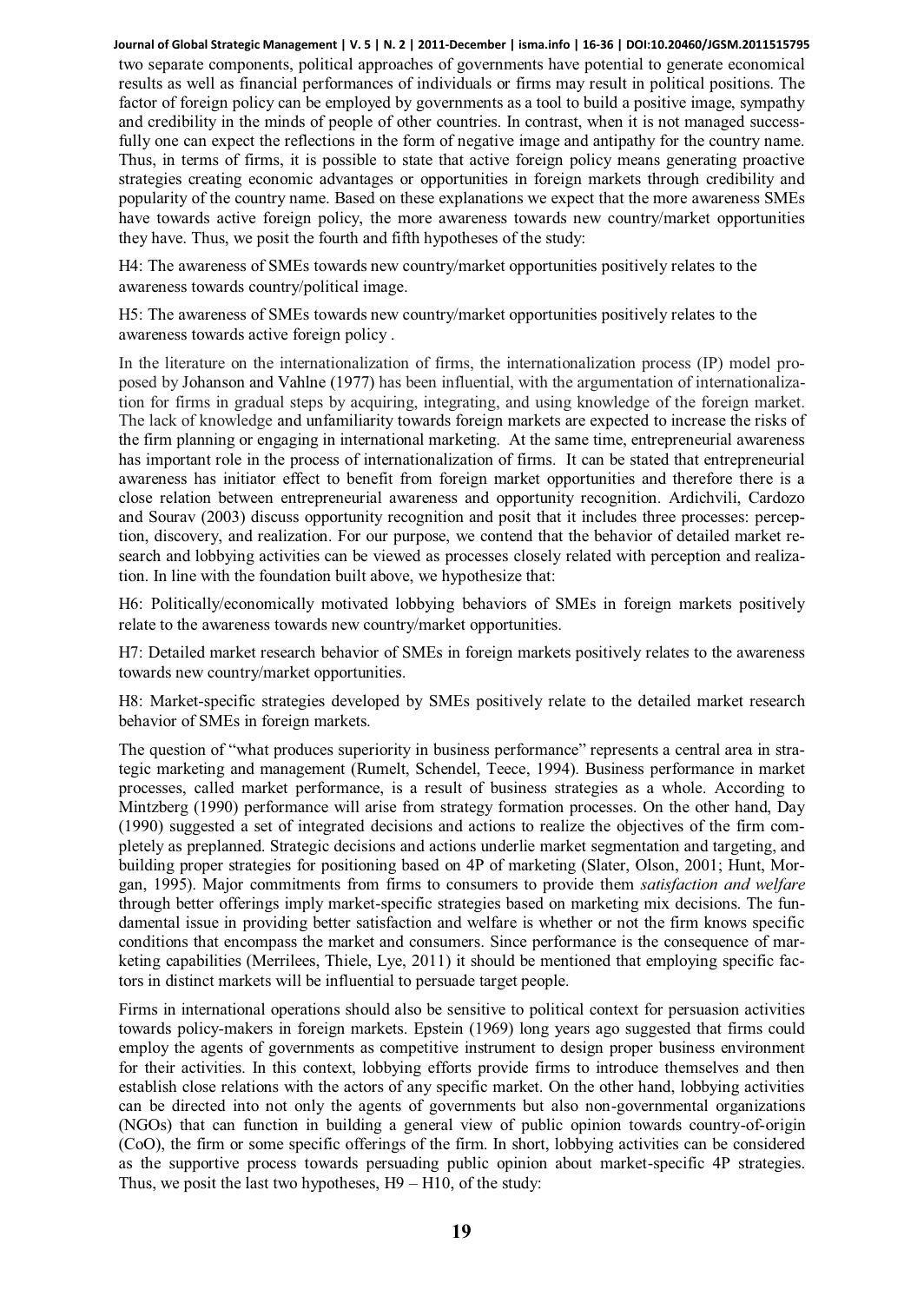H9: Market performance of SMEs in foreign markets positively related to politically/economically motivated lobbying activities. **Journal of Global Strategic Management | V. 5 | N. 2 | 2011-December | isma.info | 16-36 | DOI:10.20460/JGSM.2011515795**

H10: Market performance of SMEs in foreign markets positively related to market-specific strategies developed by them.

The hypotheses explained above are presented in the framework of a research model shown in figure 1 below for this study.





# **RESEARCH METHODOLOGY**

# **The Measuring Instrument**

Data on the relationship between the awareness of SMEs towards foreign policy of the state and their market performance are not available in the secondary sources such as academic books and journals or reports. It is necessity, therefore, to design a questionnaire to measure the construct of this study. The questionnaire developed by the authors consists of four sections and also the section of demographic data about respondents. The first part, towards understanding to what extent do they feel the pressure from crisis-suffered marketplace, involves 7 items. The second part based on the questioning for awareness towards active foreign policy (AFP), country-political image (C/PI) and new country- market opportunities (C/MO) has 25 items in total. The third component of the instrument involves 16 items on detailed market research (MR), market-specific strategies (M-sS) and economically/ politically motivated lobbying in foreign markets (E/PML). With its 5 items, the fourth part is designed to reveal the respondents' market performance (MP) in foreign markets. A five-point Likert type scale (strongly agree/strongly disagree) was used in the whole questionnaire to increase the effectiveness of the research by providing the alternative answers in comparison.

# **The Sample and Procedures**

The population for this study consists of all the Turkish SMEs engaging in export activities, and thus international marketing. However, the population of the study is too large it is used in this research the method of non-probability sampling in order to access to data. Non-probability sampling is a sampling technique where the samples are gathered in a process that does not give all the individuals in the population equal chances of being selected (Schreuder, Gregoire and Weyer, 2001). When it is almost impossible to randomly sample the entire population due to several limitations, this method maybe functional for researchers. The downside of this type of sampling is that the difficulty in generalizations pertaining to the entire population can exist. However, the nature of this study of being exploratory is a factor to compensate this negative aspect.

 In this study, therefore, the SMEs who are the members of TUSKON, a trade body, were selected as a field of survey due to the feature of TUSKON bringing 25,000 (twenty-five thousands) SMEs together under the one central organization. TUSKON (Confederation of Businessmen and Industrialists of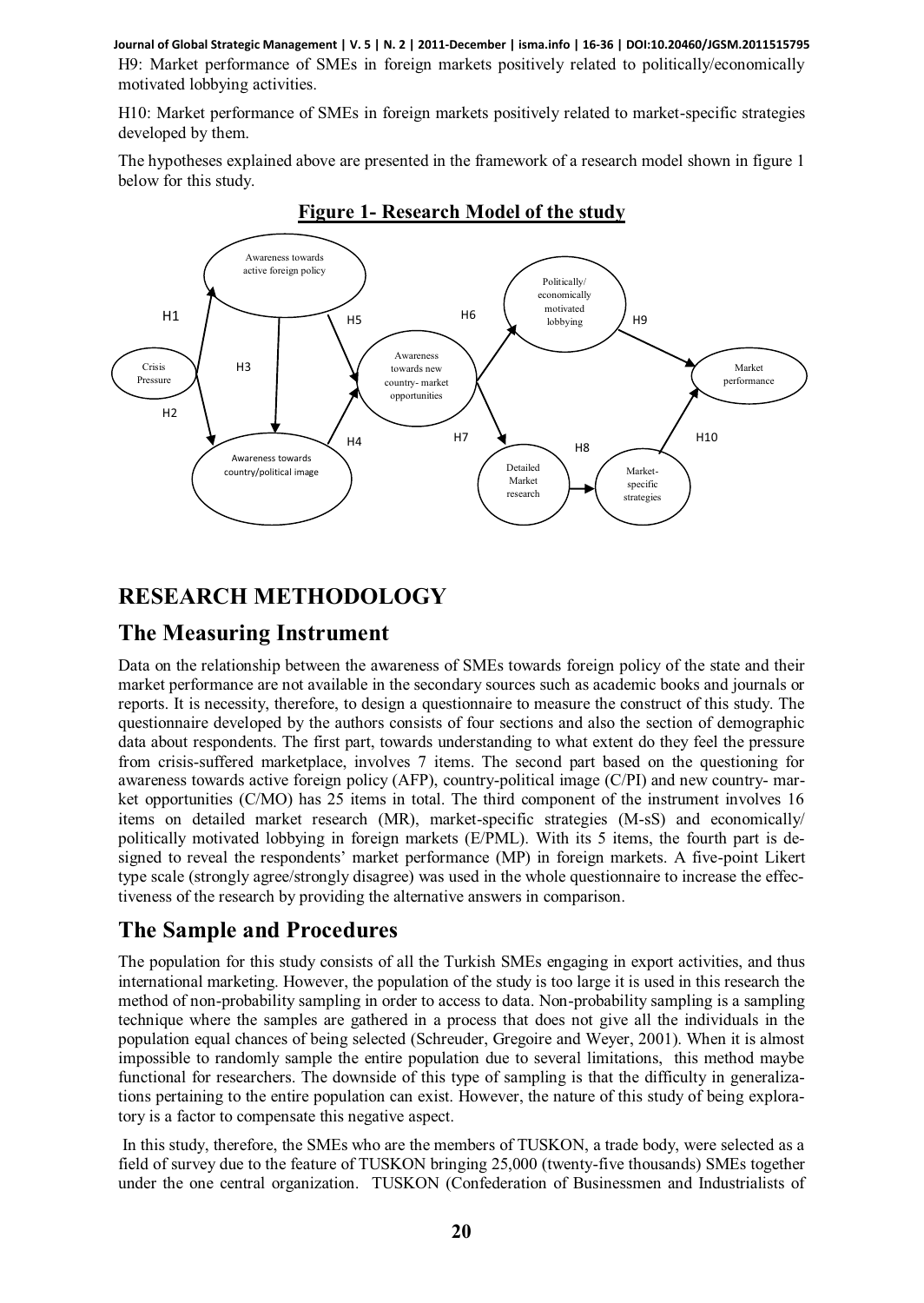Turkey) is operating as the top organization of associations of businessmen. TUSKON, formed by 7 different regional business federations throughout the country, was established in 2005 in Istanbul. There are 160 associations of businessmen within TUSKON, which are operating in 80 different provinces of Turkey. They announce that their aim is "....to make our enterprises and entrepreneurs a part of the global world of business" (see the website of TUSKON; www.tuskon.org). In short, considering that it might be possible to reach 25,000 SMEs through TUSKON was an important motivator for preferring SMEs registered in TUSKON. **Journal of Global Strategic Management | V. 5 | N. 2 | 2011-December | isma.info | 16-36 | DOI:10.20460/JGSM.2011515795**

In quantitative research, in order to minimize the sampling error and maximize the accuracy of the survey the sample should be larger (Lewis, 1984). The literature shows the state of a positive relationship between the number of items and the sample size, representing a ratio of at least 1:4 or 1:5 (Tinsley & Tinsley, 1987; Hinkin, Tracey, & Enz, 1997). Therefore, the sample population for each group was aimed at a total sample size of 384 which permits an allowable error rate less than 5 % at the 95 % confidence level. Prior studies based on data collected from SMEs reported some important problems with very low response rates (Merit, 1998) and the difficulties of respondents in interpreting the questions (Smith and Kemp, 1998). Consequently, we prepared and proposed a webpage including a self-administered questionnaire with close-ended questions to the sample. Due to some objections expressed by TUSKON, we contacted just 700 (seven-hundred) SMEs located in 7 different region of Turkey. The list of SMEs contacted in each region was constituted by the method of selecting every third firm in the main list from top to bottom.

The collected data were analyzed by employing the Statistical Package for the Social Sciences (SPSS) computer program. To the analyses, the respondents were categorized as "first-movers" who engaged in foreign market activities before TUSKON membership, and "late-movers" experiencing foreign markets after their TUSKON membership. First, a series of independent t-tests were used to determine if differences existed between the awareness of first-movers and late-movers towards crisis pressure, AFP, C/PI, New C/MO, Detailed MR, E/PML, and finally their market performance. Second, regression analysis was used to measure the validity of the research model developed in this study that estimates the effect of independent variables of the model on final dependent variable called SMEs' market performance.

# **Scale Validity and Reliability**

Before conducting the analysis, validity and reliability of the scale should be analyzed to understand whether the statistical figures from the scale are dependable (Nunnally, and Bernstein 1994). Comprehensive reliability analyses were conducted for all items and components in this study through Cronbach's Alpha value. It is used as a measurement tool for internal consistency. Cronbach's Alpha values indicated that all the scales were reliable ranging from 0.79 to 0.88, all greater than the benchmark of 0.70 (Nunnally, and Bernstein 1994).

Fornell and Larcker (1981) test, that examines the square root of the average variance extracted for a given construct is greater than the standardized correlation of the given construct with each of the other constructs, was used to measure discriminant validity of the scale. Table 1 presents the relevant table, with the square root of the average variance extracted represented by the diagonal. In all cases, the Fornell and Larcker (1981) test is met for all pairs of constructs. That is, there is discriminant validity; the constructs are distinctly different from each other.

| Construct              |      | 2    | 3    | $\overline{4}$ | 5    | 6    | 7    | 8    |
|------------------------|------|------|------|----------------|------|------|------|------|
| Market Performance     | 0.86 |      |      |                |      |      |      |      |
| P/EM Lobbying          | 0.37 | 0.79 |      |                |      |      |      |      |
| Crisis Pressure        | 0.42 | 0.40 | 0.77 |                |      |      |      |      |
| Awareness towards C/PI | 0.33 | 0.36 | 0.39 | 0.83           |      |      |      |      |
| Awareness towards AFP  | 0.41 | 0.43 | 0.31 | 0.29           | 0.88 |      |      |      |
| Awareness towards nCMO | 0.28 | 0.24 | 0.40 | 0.27           | 0.33 | 0.91 |      |      |
| Detailed MR            | 0.32 | 0.41 | 0.48 | 0.41           | 0.49 | 0.30 | 0.80 |      |
| Ms Strategies          | 0.50 | 0.37 | 0.34 | 0.44           | 0.29 | 0.27 | 0.53 | 0.88 |

## **Table 1: Discriminant Validity Matrix**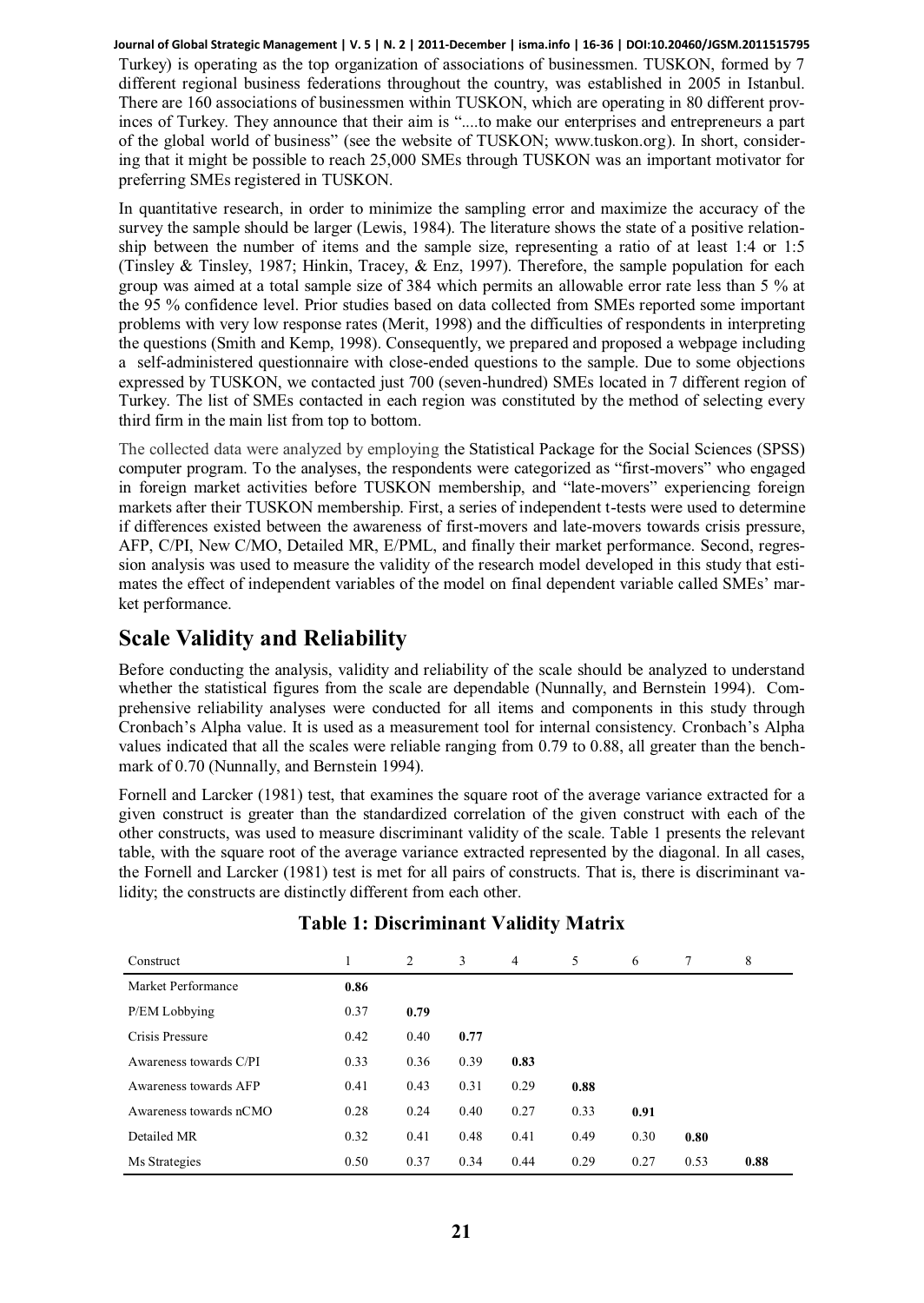**Note:** The figures corresponding to square root of AVE for each column construct is captured in bold along the diagonal. Other figures are the correlation between two constructs. **Journal of Global Strategic Management | V. 5 | N. 2 | 2011-December | isma.info | 16-36 | DOI:10.20460/JGSM.2011515795**

# **Demographic Characteristics of the Sample**

In total, 395 usable questionnaires were collected from the owners or top managers of SMEs over the period of five weeks in February – March of 2011 representing 56.4 % response rate (total number of questionnaire distributed; 700). Of those returned, twenty-one questionnaires were eliminated (5.3 %). These questionnaires were incomplete or had an excessive amount of missing data. After elimination, 374 questionnaires were coded for data analysis. The distribution of questionnaires analyzed by the groups is as follows: "early-mover" SMEs 198 (52.9 %) and "late-mover" SMEs 176 (47.0 %). The data were collected from 269 manufacturing (71.9 %) and 105 (28.0 %) commerce firms as total. In terms of age groups, majority of them (62 %) reported that they were more than 10 years old.

# **THE RESULTS**

An independent sample t-test was carried out on the mean scores of each individual item in order to understand whether significant differences existed between the mean scores assigned to the items by those in the group of early-movers versus those in the group of late-movers. Table 1 reports that the awareness of late-mover SMEs towards *crisis pressure* appears to be more intensive (p< 0.01 in majority of items). In comparison with those of late-mover SMEs, early-mover SMEs' reflect less anxious views in their evaluations for crisis pressure they feel. The mean score of late-mover group for the item of *feeling clearly the demoralization in marketplace* (4.11) is the highest among all scores in this group. It should be noted that the most important statistical difference between the two groups occurred in this item (t: -2.74 ; sig: 0.008). This group of rankings points out the situation of earlymover SMEs as having more advantages coming from "being a player in foreign markets for long years" against global crisis pressure. However, there is no statistically important difference between groups in 2 items showing *concern on the possibility of having a long-lasting crisis* and *concern about insufficient demand for the next terms* ( $p > 0.05$ ).

| Awareness towards crisis pressure                          | $(E-m)$           |                           | $t^d$   | Sig.  |
|------------------------------------------------------------|-------------------|---------------------------|---------|-------|
|                                                            | Mean <sup>c</sup> | $(L-m)$ Mean <sup>c</sup> |         |       |
| Decreases in consumer demand in local markets              | 3.81              | 4.07                      | $-2.19$ | 0.029 |
| Decreases in consumer demand in foreign markets            | 4.01              | 3.83                      | 2.31    | 0.020 |
| Risk on Debts incurred before the crisis                   | 3.57              | 3.89                      | $-2.46$ | 0.013 |
| Insufficient external funds                                | 3.66              | 3.96                      | $-2.50$ | 0.012 |
| Insufficient demand for the next terms                     | 3.92              | 4.03                      | $-0.79$ | 0.403 |
| Concern on the possibility of having a long-lasting crisis | 4.04              | 3.92                      | 0.67    | 0.498 |
| Feeling clearly the demoralization in marketplace          | 3.88              | 4.11                      | $-2.74$ | 0.008 |

## Table 1: Comparisons between Early-mover<sup>a</sup> (E-m) and Late-mover<sup>b</sup> (L-m) **firms for Crisis Pressure**

<sup>d</sup>: Negative *t* values indicate that late-mover firms have higher mean scores than early- mover firms.

<sup>&</sup>lt;sup>a</sup> : exporter firms before TUSKON, b : exporter firms with TUSKON, c : Measurement based on five – point scale indicating "1 :strongly disagree" and "5: strongly agree",

The findings of the comparison between early-mover and late-mover SMEs stating their awareness towards AFP, C/PI and new C/MO are presented in table 2. The result of the mean scores from the sample, in the first part of table 2, shows that there is no statistically important difference ( $p > 0.05$ ) between early-mover SMEs and late-movers in terms of awareness towards AFP of Turkey. All the sample reflect relatively higher level of awareness towards the factor of Turkey's AFP that can function as a leverage for Turkish firms in neighboring and peripheral countries. However, early-mover SMEs exhibited more positive awareness than late-mover ones throughout the list except the two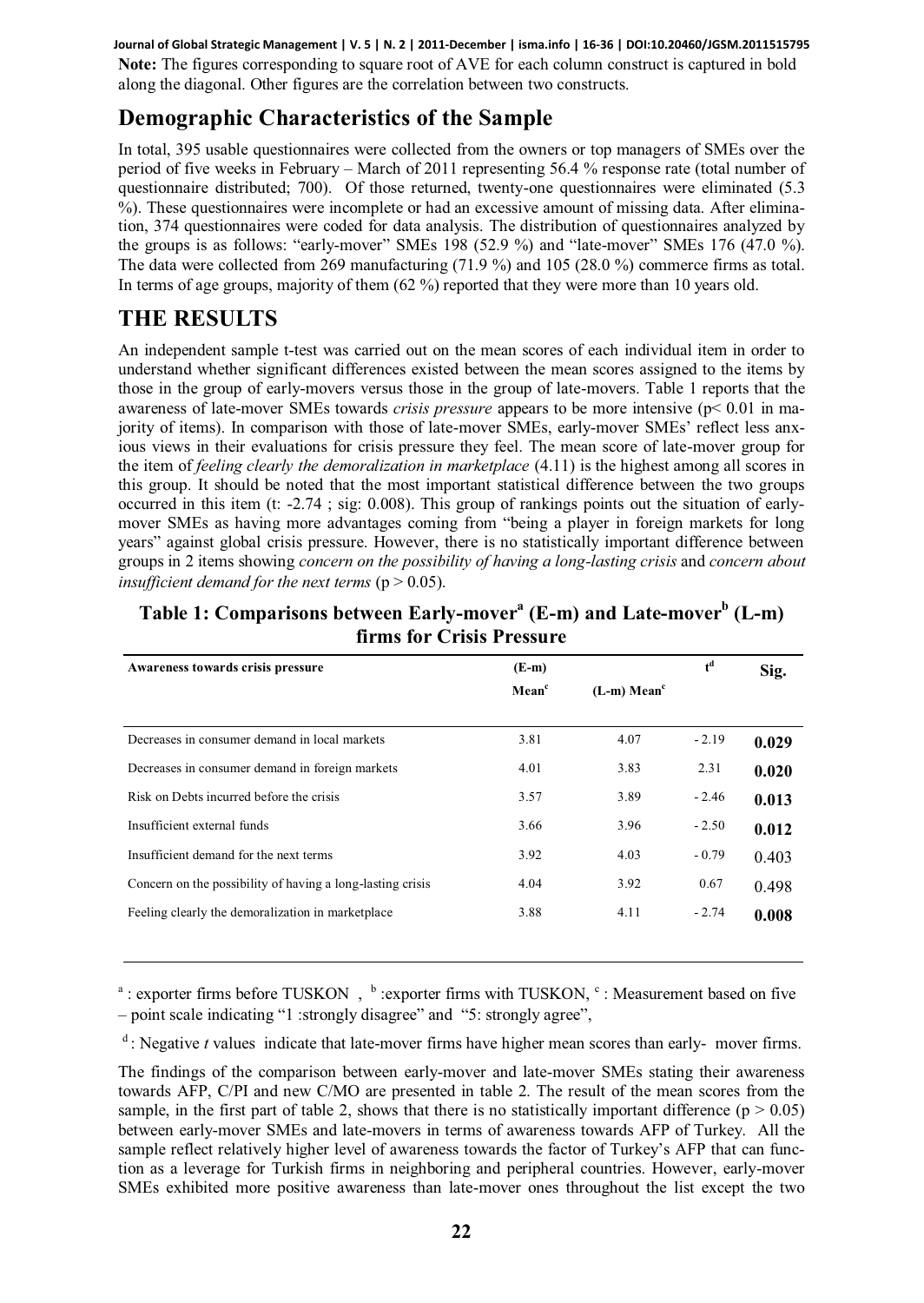items. It is seen that both of the groups have a reservation on the statement of *Turkey becomes a contact country in global conflicts* (mean values; 3.47 and 3.53, respectively). Contrary to this, they reflect very high level of awareness for Turkey to become a contact country in regional conflicts (mean values; 4.41 and 4.52, respectively). **Journal of Global Strategic Management | V. 5 | N. 2 | 2011-December | isma.info | 16-36 | DOI:10.20460/JGSM.2011515795**

The second part of Table 2 shows comparisons between the mean scores of the two groups based on their *awareness towards C/PI of Turkey in neighboring and peripheral countries*. Based on t-test results, the two groups were not significantly different in their awareness towards Turkey's C/PI (for all items; p > 0.05). It should be noted that overall measures for *awareness towards Turkey's C/PI* have reported late-mover SMEs with more positive awareness, compared to early-mover SMEs, that one can consider it as a signal for the group of late-mover SMEs to become more enthusiastic in transferring this positive image into market plans.

*Awareness towards new C/MO for Turkish firms* by the sampled SMEs in the process of their foreign market activities was reported in the third part of Table 2. The result of t-test analyses based on the mean scores indicates some significant differences between the groups of the sample. Majority of the items for the variable of *Awareness towards new C/MO* resulted in statistically different evaluations. In the statements "Neighboring and peripheral countries are virgin markets in terms of goods and services" and "Neighboring and peripheral countries have strong demand backed by purchasing power" the group of late-mover SMEs obviously exhibited more positive tendency in reporting their evaluations (mean values; 4.29 and 4.34, respectively) than early-movers (mean values;3.93 and 4.02, respectively). The identity "being relatively new" of late-movers in foreign markets can create more positive and keen responsiveness in comparison to early-mover SMEs. Actually, t-test scores on the other two statements of statistically difference ("New image of Turkey in Neighboring and peripheral countries makes the investment easier" and "New image of Turkey in Neighboring and peripheral countries helps us overcome bureaucratic barriers") suggest the importance of "the identity" in terms of seniority in foreign markets. The comparative evaluations by early-movers or *seniors* in foreign markets appeared clearly stronger than late-movers (p: 0.029 and 0.036, respectively).

| <b>Awareness towards Active Foreign Policy (AFP)</b>     | $(E-m)$<br>Mean <sup>c</sup> | $(L-m)$<br>Mean <sup>c</sup> | $t^d$   | Sig.  |
|----------------------------------------------------------|------------------------------|------------------------------|---------|-------|
| Turkey becomes a regional leader country                 | 4.16                         | 3.99                         | 1.10    | 0.199 |
| Turkey becomes a contact country in global conflicts     | 3.47                         | 3.53                         | $-1.65$ | 0.093 |
| Turkey becomes a contact country in regional conflicts   | 4.41                         | 4.52                         | $-0.54$ | 0.579 |
| Turkey has very active foreign policy to improve the     | 4.20                         | 4.08                         | 0.77    | 0.421 |
| relations with neighboring and peripheral countries      |                              |                              |         |       |
| The new foreign policy approach (Zero problems) is very  | 4.37                         | 4.27                         | 0.91    | 0.335 |
| functional to make countries closer                      |                              |                              |         |       |
| Policy of visa liberalization is very functional to make | 4.49                         | 4.35                         | 0.97    | 0.309 |
| nations closer                                           |                              |                              |         |       |
| Policy of opening new embassies in peripheral countries  | 4.44                         | 4.38                         | 0.48    | 0.620 |
| has direct contribution on developing new relationships  |                              |                              |         |       |

## Table 2: Comparisons between Early-mover<sup>a</sup> (E-m) and Late-mover<sup>b</sup> (L-m) **firms for AFP, C/PI, nC/MO**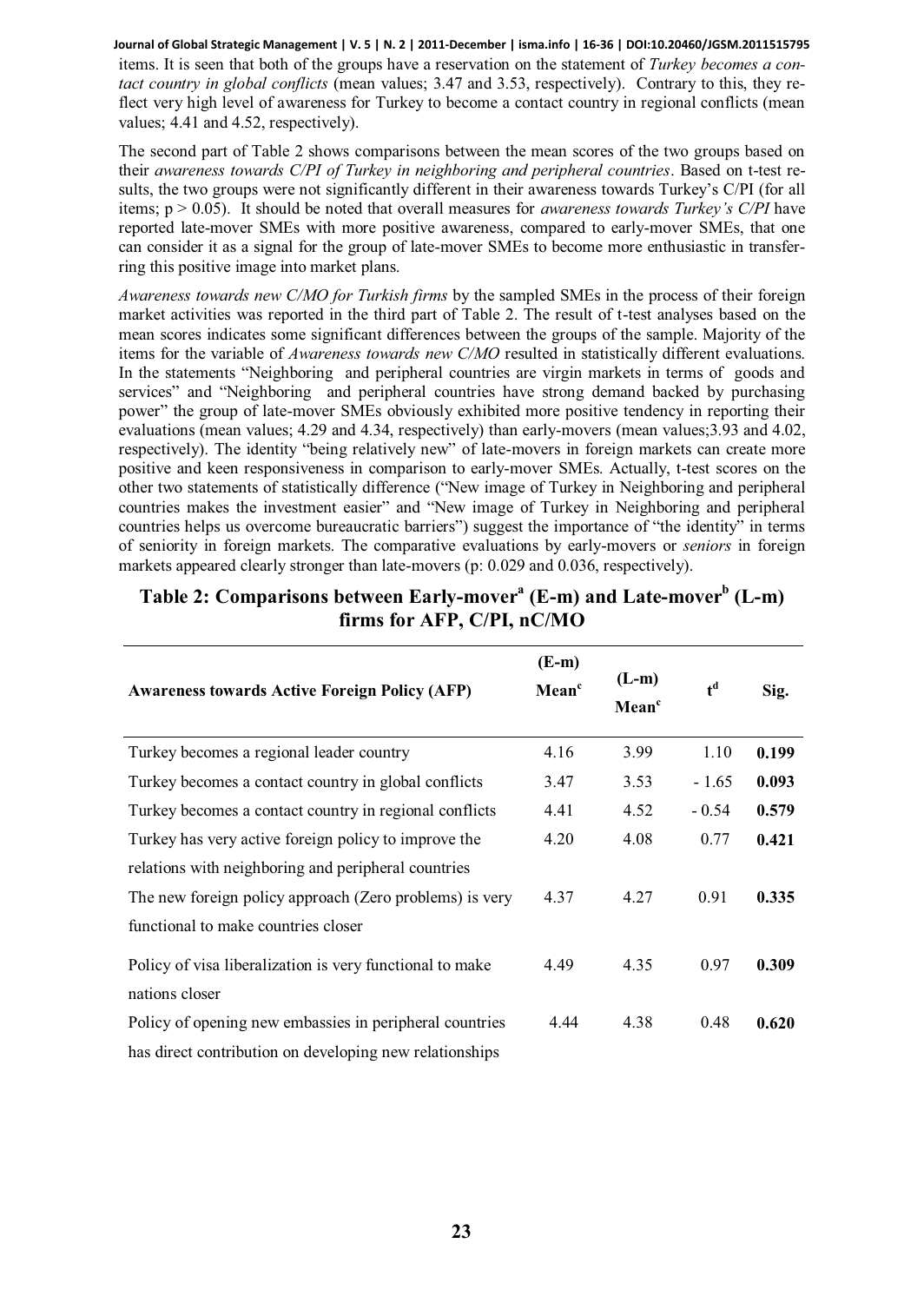#### **Awareness for Country/Political Image Journal of Global Strategic Management | V. 5 | N. 2 | 2011-December | isma.info | 16-36 | DOI:10.20460/JGSM.2011515795**

| Turkey is perceived                                                                  |      |      |         |       |
|--------------------------------------------------------------------------------------|------|------|---------|-------|
| as a part of the same or close geographic area causing a positive                    | 3.87 | 3.99 | $-1.09$ | 0.244 |
| psychology                                                                           |      |      |         |       |
| as a role model country based on its foreign politics                                | 3.91 | 4.13 | $-1.68$ | 0.089 |
| as a developed country                                                               | 4.11 | 4.23 | $-1.62$ | 0.096 |
| as a country having a strong economy                                                 | 4.21 | 4.32 | $-0.68$ | 0.501 |
| as a country having a strong democracy                                               | 4.25 | 4.37 | $-0.81$ | 0.397 |
| as a country having similar cultural identity                                        | 4.07 | 4.20 | $-1.02$ | 0.288 |
| as a country having the same religious identity                                      | 4.43 | 4.58 | $-0.88$ | 0.341 |
| as a historical friend                                                               | 4.01 | 4.18 | $-1.09$ | 0.244 |
| as an exciting country                                                               | 4.19 | 4.33 | $-1.13$ | 0.198 |
| as an inspiring country                                                              | 4.10 | 4.22 | $-1.28$ | 0.171 |
| as a prestigious country                                                             | 4.41 | 4.54 | $-0.43$ | 0.421 |
|                                                                                      |      |      |         |       |
| <b>Awareness towards New Country/Market Opportunities</b>                            |      |      |         |       |
| N&P countries have important opportunities for Turkish firms                         | 4.21 | 4.33 | $-1.22$ | 0.179 |
| New image of Turkey in N&P countries makes the investment 4.32<br>easier             |      | 4.09 | 2.23    | 0.029 |
| New image of Turkey in N&P countries helps overcome bureau- 4.30<br>cratic barriers  |      | 4.11 | 2.11    | 0.036 |
| New image of Turkey in N&P countries helps overcome psycho- 4.38<br>logical barriers |      | 4.20 | 1.87    | 0.062 |
| N&P countries are virgin markets in terms of goods and services                      | 3.93 | 4.29 | $-2.34$ | 0.018 |
| N&P countries are attractive markets in terms of natural resources                   | 4.04 | 4.18 | $-1.50$ | 0.113 |
| N&P countries have strong demand backed by purchasing power                          | 4.02 | 4.34 | $-2.27$ | 0.023 |

<sup>a</sup> : exporter firms before TUSKON, b : exporter firms with TUSKON, c : Measurement based on five – point scale indicating "1 :strongly disagree" and "5: strongly agree"

<sup>d</sup>: Negative *t* values indicate that late-mover firms have higher mean scores than early- mover firms.

The comparisons between the mean scores of the sampled groups for the *activity of Detailed Market Research (DMR*), Generating Market-specific Strategies (MsS), and Politically/economically motivated lobbying (P/EML) are reported in Table 3. According to the findings for *DMR*, the only significant difference between early-movers and late-mover SMEs was found in *organizing market research department for specific foreign markets* (t-value: 2.91; p < 0.01). The behavior of organizing a separate department for market research activities by the group of early-mover SMEs appeared clearly stronger than late-mover group in terms of activating its functions in especially unknown environments. The mean scores of remaining three items did not show any significant difference ( $p > 0.05$ ). This means that both of the groups have similar behaviors towards DMR activities with a positive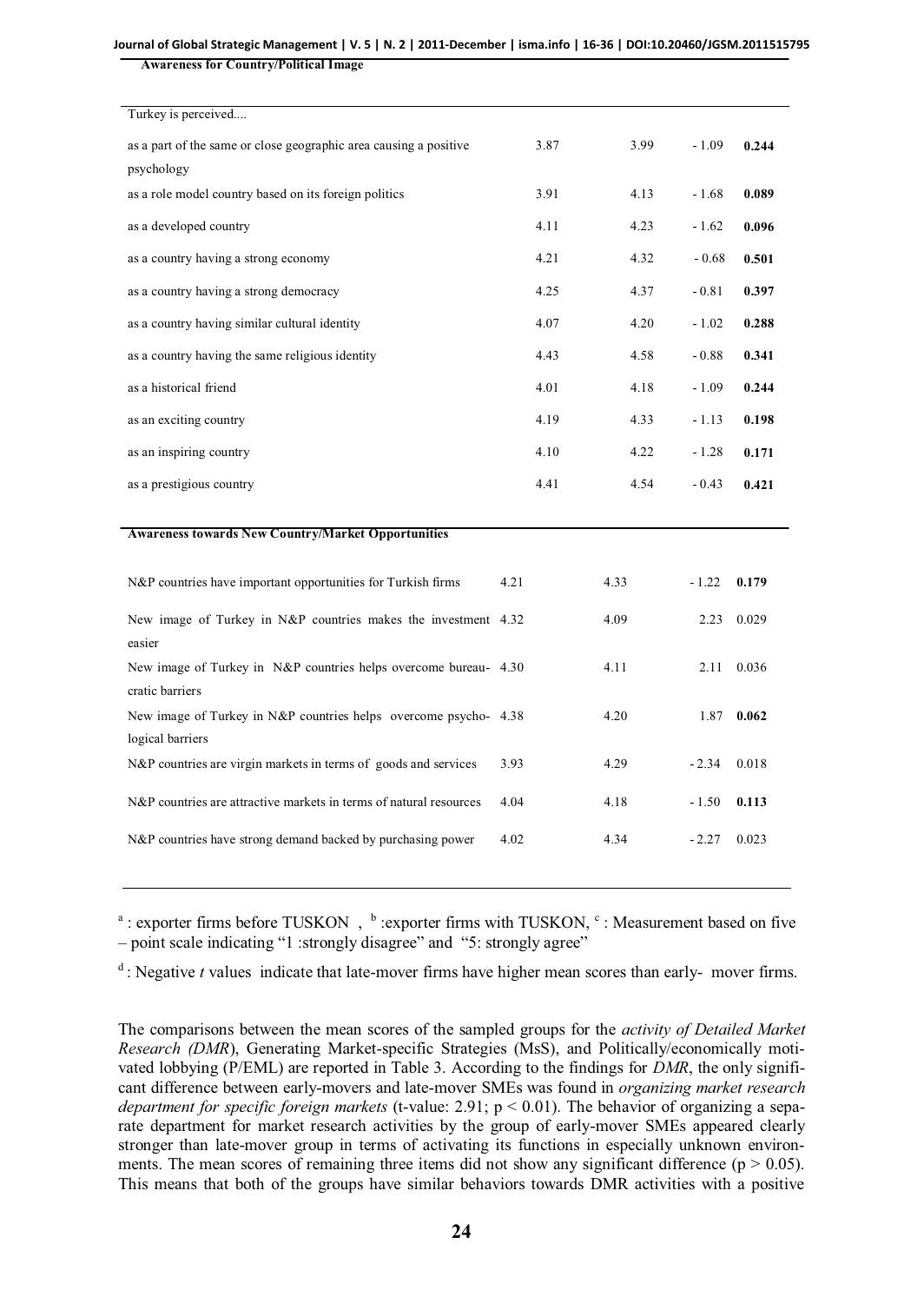tendency to employ local experts (mean values for early-movers and late-movers; 3.99 and 4.11, respectively) although they don't conduct market research periodically to capture new market opportunities (mean values; 3.33 and 3.46, respectively). **Journal of Global Strategic Management | V. 5 | N. 2 | 2011-December | isma.info | 16-36 | DOI:10.20460/JGSM.2011515795**

The second part of Table 3 indicates the differences between the subgroups of the sample in the evaluation of their market-specific strategies. The findings of the comparison between early-movers and late-mover SME groups show that early-mover SMEs have slightly higher mean scores. But this finding cannot be confirmed by statistical results  $(p>0.05)$  throughout the items. Based on the results in table 2, no significant difference was found for the evaluation towards MsS they create. Although early-movers have higher scores, late-mover SMEs also have *not negative* overall evaluations towards the firm's behavior to generate MsS. However, it should be pointed out that relatively lower mean values occur for both groups when questioning the behavior of *designing foreign market- specific promotion strategies such as PR and after-sales service* (mean values; 3.81 and 3.75) and *developing foreign market- specific advertising strategies* (mean values; 3.70 and 3.83).

Table 3, with its last part, provides the results of *Politically/Economically motivated Lobbying (P/ EML*) by respondents towards the firm's foreign market activities. The results reveal that there were significant differences between the mean scores of the sampled groups throughout the statements about *P/EML* activities in N&P countries. Early-mover SMEs are seen to have very positive assessments in 4 of 7 statements . In comparison with those of late-movers, the group of early-mover SMEs has clearly higher scores that are confirmed statistically ( $p < 0.05$  and  $p < 0.01$ ). While the most positive evaluations by early-movers were reported on the items *Giving Turkey-origin prominence towards consumers* (mean: 4.58) and *Developing personal relationships with high-level executives*  (mean: 4.43), the late-mover SMEs were seen *relatively inactive* in terms of lobbying behavior (mean; 3.70 and 3.80, respectively). Also, the behavior of SMEs in both groups towards *having introductory news done in the media about firm* and *Having the news emphasizing especially Turkey-origin done* is realized at relatively lower levels.

| <b>Detailed Market Research</b>                                                               | Early -<br>mover<br>Mean <sup>c</sup> | Late-<br>mover<br>Mean <sup>c</sup> | $t^d$   | Sig.  |
|-----------------------------------------------------------------------------------------------|---------------------------------------|-------------------------------------|---------|-------|
| We organize market research department for specific 3.52                                      |                                       | 2.98                                | 2.91    | 0.008 |
| foreign markets<br>We employ local people who know the specific market 3.99                   |                                       | 4.11                                | $-1.51$ | 0.108 |
| well                                                                                          |                                       |                                     |         |       |
| We do market research periodically to capture new 3.33<br>market opportunities                |                                       | 3.46                                | $-1.79$ | 0.071 |
| We do market research repetitiously to understand the 3.77<br>nature of demand in new markets |                                       | 3.89                                | $-1.68$ | 0.089 |

## Table 3: Comparisons between Early-mover<sup>a</sup> (E-m) and Late-mover<sup>b</sup> (L-m) **firms for DMR, MsS, and P/EML**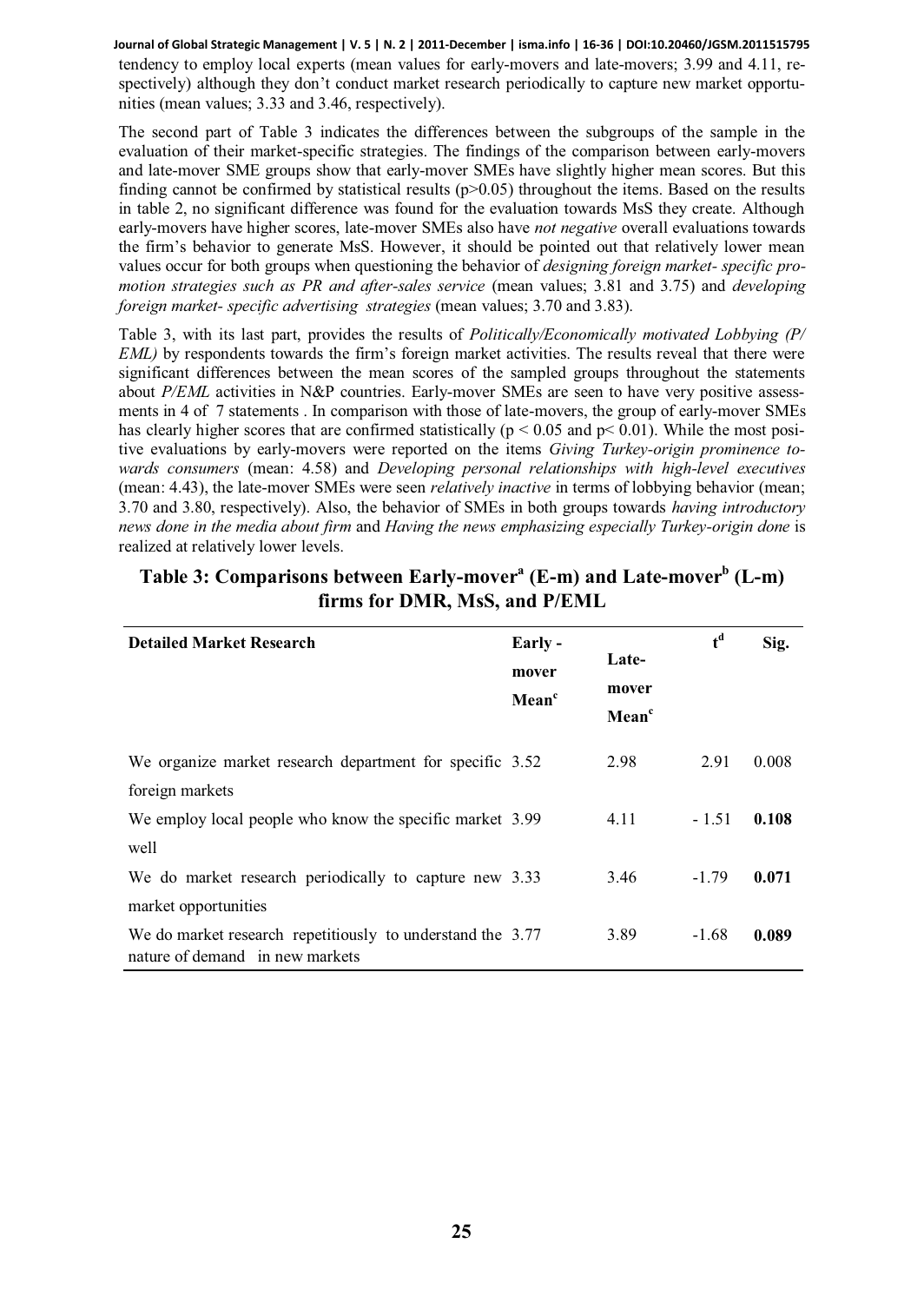#### **Journal of Global Strategic Management | V. 5 | N. 2 | 2011-December | isma.info | 16-36 | DOI:10.20460/JGSM.2011515795**

#### **Market – specific Strategies**

| We develop brand-new products as foreign market-           | 4.02 | 3.89 | 1.34 | 0.157 |
|------------------------------------------------------------|------|------|------|-------|
| specific                                                   |      |      |      |       |
| We adopt current products into demands in specific         | 4.08 | 3.91 | 1.61 | 0.095 |
| foreign markets                                            |      |      |      |       |
| We design foreign market-specific promotion strate-        | 3.81 | 3.75 | 1.13 | 0.198 |
| gies such as PR and after-sales service                    |      |      |      |       |
| We develop foreign market-specific advertising strate 3.70 |      | 3.83 | 1.55 | 0.107 |
| gies                                                       |      |      |      |       |
| We make our production in foreign markets to cut off       | 4.11 | 3.98 | 1.49 | 0.115 |
| the costs                                                  |      |      |      |       |

#### **Politically / Economically Motivated Lobbying**

| Giving Turkey-origin prominence towards consumers            | 4.58 | 3.70 | 2.82    | 0.010 |
|--------------------------------------------------------------|------|------|---------|-------|
| Giving Turkey-origin prominence towards bureaucrats          | 4.18 | 3.59 | 2.49    | 0.015 |
| Emphasizing Turkey-origin invariably to out foreign          | 4.24 | 3.68 | 2.60    | 0.012 |
| competitors                                                  |      |      |         |       |
| Having introductory news done in the media about firm $3.23$ |      | 3.32 | $-0.87$ | 0.349 |
| Having the news emphasizing especially Turkey-origin         | 3.33 | 3.41 | $-0.98$ | 0.310 |
| done                                                         |      |      |         |       |
| Developing personal relationships with high-level ex-        | 4.43 | 3.80 | 3.02    | 0.006 |
| ecutives                                                     |      |      |         |       |
| Having special activities towards managers or owners         | 3.90 | 3.97 | $-0.66$ | 0.513 |
| of distribution channels                                     |      |      |         |       |

<sup>a</sup> : exporter firms before TUSKON, b : exporter firms with TUSKON, c : Measurement based on five – point scale indicating

"1 :strongly disagree" and "5: strongly agree", <sup>d</sup>: Negative *t* values indicate that late-mover firms have higher mean scores than early- mover firms.

Table 4 provides the results for the variable *market performance* by sampled SMEs. The results reveal that there were no significant differences between the mean scores throughout the statements ( $p$  > 0.05). The negative signs of the t-values indicate relatively *less positive* results by early-mover group than late-mover SMEs. However, the mean scores of early-mover SMEs cannot be considered as poor figures since they are higher than 3.79, the minimum.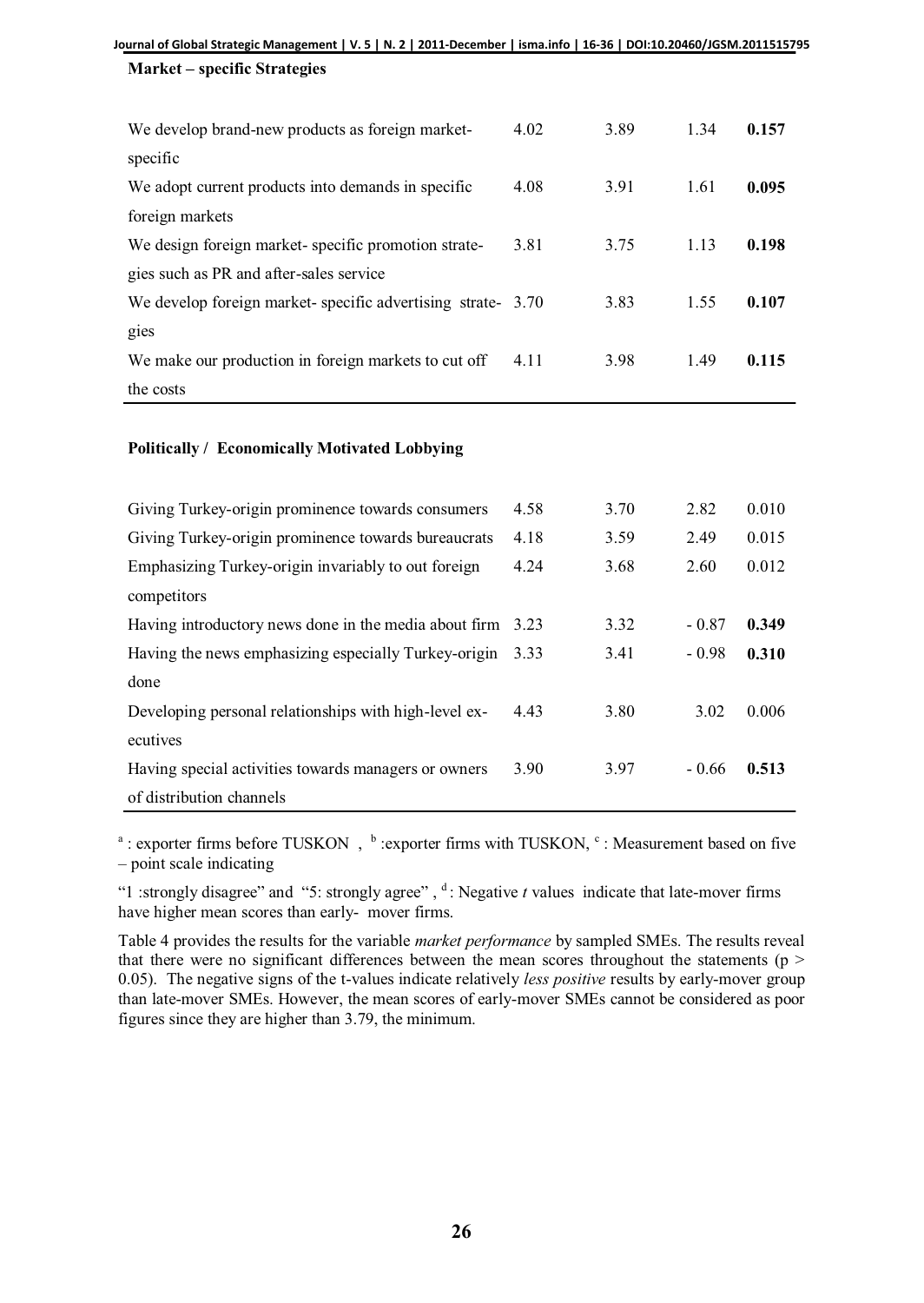## Table 4: Comparisons between Early-mover<sup>a</sup> (E-m) and Late-mover<sup>b</sup> (L-m) **Journal of Global Strategic Management | V. 5 | N. 2 | 2011-December | isma.info | 16-36 | DOI:10.20460/JGSM.2011515795**

| <b>Market Performance</b>                    | $(E-m)$<br>Mean <sup>c</sup> | $(L-m)$<br>Mean <sup>c</sup> | $t^d$   | Sig.  |
|----------------------------------------------|------------------------------|------------------------------|---------|-------|
| Stronger growth in sales revenue             | 3.88                         | 4.03                         | $-1.14$ | 0.196 |
| Better able to acquire new customers         | 4.11                         | 4.20                         | $-0.77$ | 0.401 |
| Has a greater market share                   | 3.79                         | 4.01                         | $-1.09$ | 0.244 |
| Able to increase sales to existing customers | 3.95                         | 4.09                         | $-1.03$ | 0.279 |
| More profitable activities                   | 4.14                         | 4.05                         | 0.79    | 0.396 |

## **firms for Market Performance**

 $a$ : exporter firms before TUSKON,  $b$ : exporter firms with TUSKON,  $c$ : Measurement based on five

– point scale indicating "1 :strongly disagree" and "5: strongly agree"

<sup>d</sup>: Negative *t* values indicate that late-mover firms have higher mean scores than early- mover firms.

In the context of this study examining SMEs' market performances in N&P countries, 10 hypotheses were suggested to explain the phenomenon. In order to assess the validity of the hypotheses developed in this study we used regression analysis. Separate regression analyses were run to exhibit the explanatory level of awareness towards crisis pressure on awareness towards Turkey's active foreign policy and country/political image in N&P countries. Through these 2 constructs as antecedents, the main dependent variable of the study called *market performance* was examined.

Before doing the regression analyses we determined that no violations of the assumptions of regression were observed. Prior to running the regression analyses, a correlation test was applied to look for possible signs of multicollinearity. The presence of multicollinearity was tested by obtaining the Tolerance and Variance Inflation Factor (VIF) statistics from a linear regression using the original set of variables (Field, 2005). Correlations of variables were not high enough to be of concern for regression analysis. Although not reported here in a table, the greatest variance inflation factor (VIF) statistic in the model was 3.7, substantially less than the conservative cut-off of 10 suggested by Hair et al. (1998), and maximum 5 indicating a problem with multicollinearity by Hutcheson and Sofroniou (1999).

The results of the regression analyses for how predictive the construct of *awareness towards crisis pressure* on *awareness towards Turkey's active foreign policy(AFP)*, *awareness towards Turkey's country/political image(C/PI),* and also the effect of awareness towards AFP on C/PI are shown in Table 5. According to data in table 5, the regression coefficients for awareness towards AFP in both groups are statistically significant when  $p < 0.001$ . This result supports our H1 hypothesis for both early-movers and late-mover SMEs. The R square scores were 0.39 and 0.45 for early-movers and late-mover SMEs respectively; about 39 and 45 percent of the variance in predicting the awareness towards AFP could be explained by the items in this questionnaire. The beta values indicate that the variable of awareness towards crisis pressure (0.48, 0.70 respectively) made statistically positive and significant contribution on awareness towards AFP. Thus, it is possible to state that awareness of SMEs towards Turkey's AFP is positively related to their awareness towards crisis pressure. In other words, the higher SMEs' awareness towards crisis pressure, a more positive tendency in their awareness towards AFP that ma function as a leverage in foreign markets.

The second hypothesis (H2), which tested the association between awareness towards crisis pressure and awareness towards C/PI, was also supported by our data for both groups ( $p < 0.001$ ). The higher scores of R square in each group (0.51 and 0.61, respectively) show the strong influence of crisis pressure on the awareness of SMEs towards C/PI. The beta values (0.56 and 0.67, respectively) indicate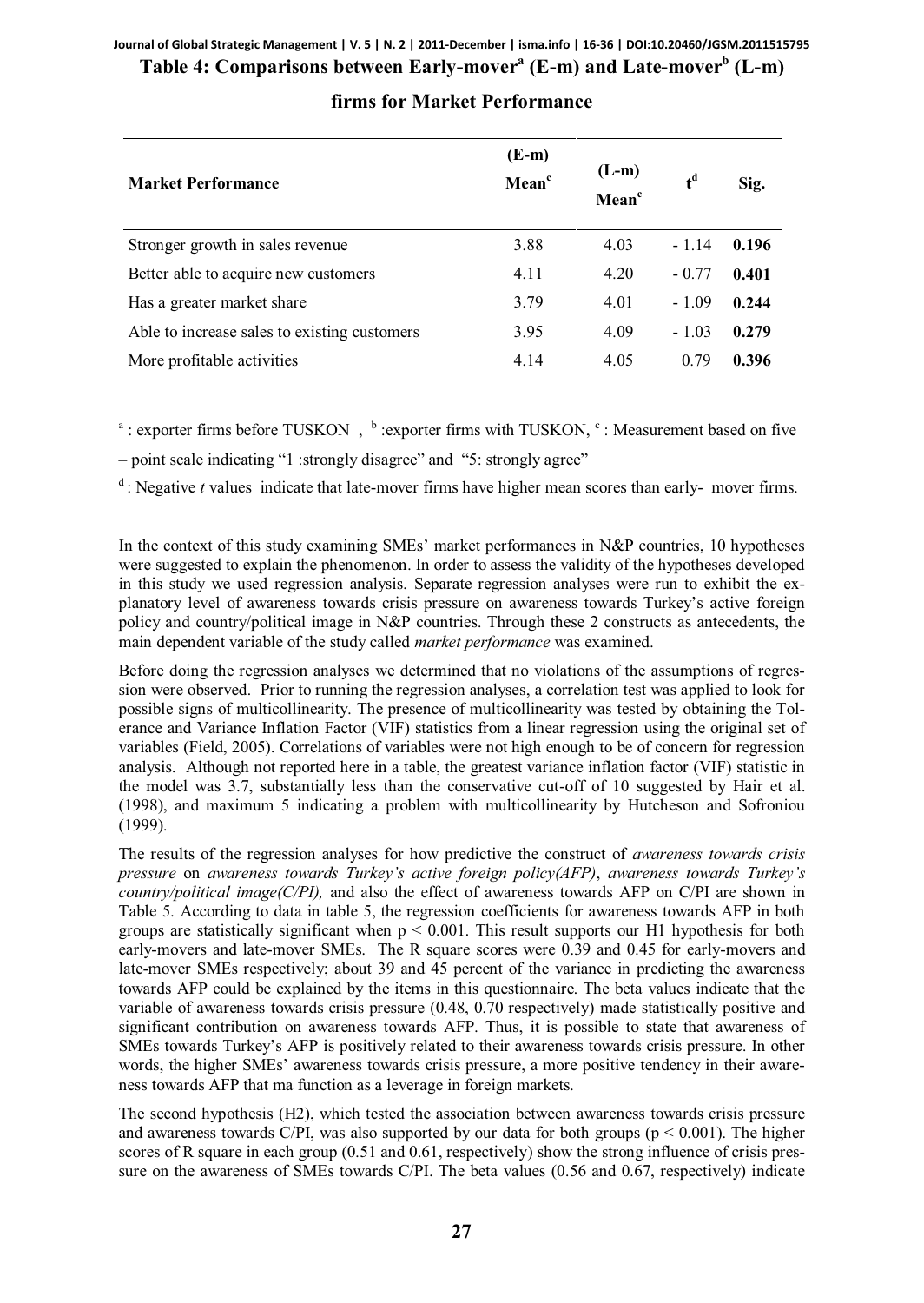that awareness towards crisis pressure made more positive and significant contribution on awareness towards C/PI in the sample of late-mover SMEs. **Journal of Global Strategic Management | V. 5 | N. 2 | 2011-December | isma.info | 16-36 | DOI:10.20460/JGSM.2011515795**

Our third hypothesis (H3) predicted that SMEs' awareness towards C/PI is positively related with their awareness towards AFP. The data collected in this research have supported the hypothesis in each group of SMEs separately although R squares were relatively lower (0.39 and 0.34, respectively). As in the first two hypotheses, the beta value of late-movers was higher than those of early-mover group (0.39 and 0.49, respectively). According to the result of this hypothesis, when SMEs who intend to enter into foreign markets have higher level of awareness towards AFP, their awareness towards C/PI in foreign countries will change positively.

# **Table 5 : The Results of Regression Analyses for H1 (Crisis Pressure – Awareness towards AFP), H2 ( Crisis Pressure – Awareness towards C/PI), H3 ( Awareness towards AFP– Awareness towards C/PI)**

| Variable<br>in Model       | B<br>$(E-m)$ | B<br>$(L-m)$ | Std.<br>Error<br>(E-m) | Std.<br>Error<br>$(L-m)$ | <b>Beta</b><br>$(E-m)$ | <b>Beta</b><br>$(L-m)$ | t<br>$(E-m)$ | t<br>$(L-m)$ |
|----------------------------|--------------|--------------|------------------------|--------------------------|------------------------|------------------------|--------------|--------------|
| (Constant)                 | 1.208        | 1.566        | 0.412                  | 0.905                    |                        |                        |              |              |
| <b>Crisis</b>              | 0.401        | 0.578        | 0.123                  | 0.304                    | 0.487                  | 0.701                  | 7.897        | 7.336        |
| <b>Pressure</b>            |              |              |                        |                          |                        |                        |              |              |
| Multiple R                 | 0.507        | 0.775        |                        |                          |                        |                        |              |              |
| R Square                   | 0.392        | 0.458        |                        |                          |                        |                        |              |              |
| Adjusted<br>R <sub>2</sub> | 0.322        | 0.409        |                        |                          |                        |                        |              |              |
| Std. Error                 | 0.461        | 0.402        |                        |                          |                        |                        |              |              |
| F-Value                    | 66.202*      | 58.236*      |                        |                          |                        |                        |              |              |
| Observa-<br>tions          | 198          | 176          |                        |                          |                        |                        |              |              |

#### **H 1 ( Crisis Pressure – Awareness towards AFP)**

#### **H 2 (Crisis Pressure – Awareness towards C/PI)**

| Variable in<br>Model   | B<br>$(E-m)$ | B<br>$(L-m)$ | Std.<br>Error<br>$(E-m)$ | Std.<br>Error<br>$(L-m)$ | <b>Beta</b><br>$(E-m)$ | <b>Beta</b><br>$(L-m)$ | t<br>(E-<br>m) | t<br>$(L-m)$ |
|------------------------|--------------|--------------|--------------------------|--------------------------|------------------------|------------------------|----------------|--------------|
| (Constant)             | 1.003        | 0.982        | 0.506                    | 0.611                    |                        |                        |                |              |
| <b>Crisis Pressure</b> | 1.033        | 0.899        | 0.077                    | 0.081                    | 0.564                  | 0.670                  | 3.901          | 5.703        |
| Multiple R             | 0.658        | 0.701        |                          |                          |                        |                        |                |              |
| R Square               | 0.510        | 0.614        |                          |                          |                        |                        |                |              |
| Adjusted R2            | 0.433        | 0.497        |                          |                          |                        |                        |                |              |
| Std. Error             | 0.323        | 0.501        |                          |                          |                        |                        |                |              |
| F-Value                | 111,021*     | 123.332*     |                          |                          |                        |                        |                |              |
| Observations           | 198          | 176          |                          |                          |                        |                        |                |              |

#### **H 3 (Awareness towards AFP - Awareness towards C/PI)**

| Variable in Model                      | B<br>$(E-m)$ | B<br>$(L-m)$ | Std.<br>Error<br>$(E-m)$ | Std.<br>Error<br>$(L-m)$ | <b>Beta</b><br>$(E-m)$ | <b>Beta</b><br>$(L-m)$ | t<br>$(E-m)$ | t<br>$(L-m)$ |
|----------------------------------------|--------------|--------------|--------------------------|--------------------------|------------------------|------------------------|--------------|--------------|
| (Constant)                             | 1.902        | 2.283        | 0.883                    | 1.092                    |                        |                        |              |              |
| <b>Awareness towards</b><br><b>AFP</b> | 1.242        | 1,903        | 0.498                    | 0.993                    | 0.413                  | 0.492                  | 3.775        | 3.078        |
| Multiple R                             | 0.506        | 0.401        |                          |                          |                        |                        |              |              |
| R Square                               | 0.399        | 0.347        |                          |                          |                        |                        |              |              |
| Adjusted R2                            | 0.318        | 0.330        |                          |                          |                        |                        |              |              |
| Std. Error                             | 1.022        | 0.748        |                          |                          |                        |                        |              |              |
| F-Value                                | 21.939*      | $10.004*$    |                          |                          |                        |                        |              |              |
| Observations                           | 198          | 176          |                          |                          |                        |                        |              |              |

Note: \* represents significance at the 0.001 level. r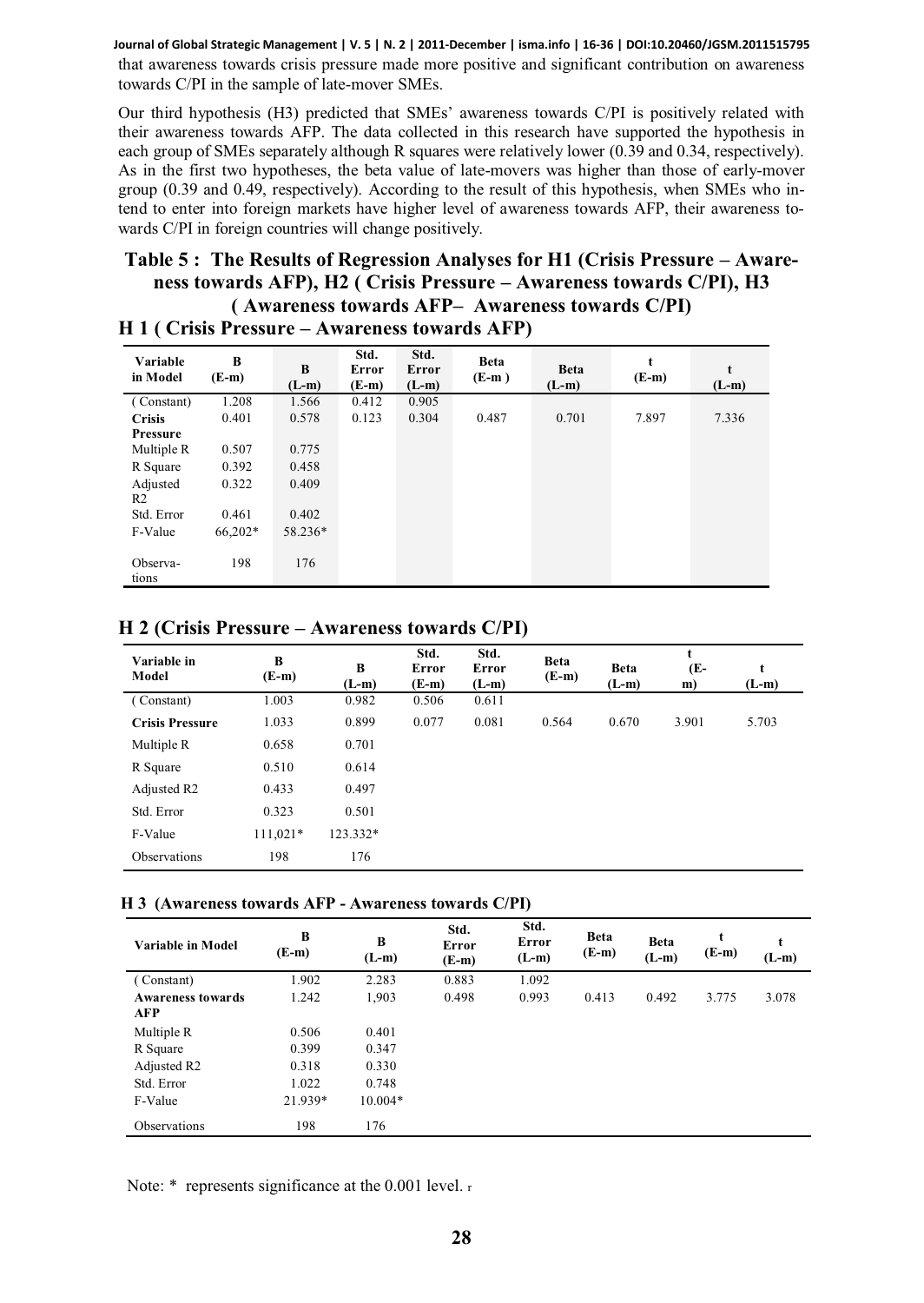**Table 6:** The Results of Regression Analyses for H4 ( Awareness towards C/PI – Awareness towards nCMO) and H5 ( Awareness towards AFP - Awareness towards nCMO) **Journal of Global Strategic Management | V. 5 | N. 2 | 2011-December | isma.info | 16-36 | DOI:10.20460/JGSM.2011515795**

|                              | B<br>$(E-m)$ | B<br>$(L-m)$ | Std.<br>Error<br>$(E-m)$ | Std.<br>Error<br>$(L-m)$ | <b>Beta</b><br>$(E-m)$ | <b>Beta</b><br>$(L-m)$ | t<br>$(E-m)$ | t<br>$(L-m)$ |
|------------------------------|--------------|--------------|--------------------------|--------------------------|------------------------|------------------------|--------------|--------------|
| (Constant)                   | 1.002        | 0.992        | 0.908                    | 0.411                    |                        |                        |              |              |
| <b>Awareness towards AFP</b> | 0.772        | 1.213        | 0.304                    | 0.337                    | 0.774                  | 0.869                  | 5.424        | 5.021        |
| Multiple R                   | 0.502        | 0.636        |                          |                          |                        |                        |              |              |
| R Square                     | 0.635        | 0.576        |                          |                          |                        |                        |              |              |
| Adjusted R2                  | 0.577        | 0.501        |                          |                          |                        |                        |              |              |
| Std. Error                   | 0.753        | 0.202        |                          |                          |                        |                        |              |              |
| F-Value                      | 37.344*      | $41.430*$    |                          |                          |                        |                        |              |              |
| Observations                 | 198          | 176          |                          |                          |                        |                        |              |              |

### **H4 ( Awareness towards C/PI – Awareness towards nCMO)**

## **H5 : ( Awareness towards AFP - Awareness towards nCMO )**

|                               | B<br>$(E-m)$ | B<br>$(L-m)$ | Std.<br>Error<br>$(E-m)$ | Std.<br>Error<br>$(L-m)$ | <b>Beta</b><br>$(E-m)$ | <b>Beta</b><br>$(L-m)$ | t<br>$(E-m)$ | t<br>$(L-m)$ |
|-------------------------------|--------------|--------------|--------------------------|--------------------------|------------------------|------------------------|--------------|--------------|
| (Constant)                    | 1.249        | 2.198        | 0.801                    | 0.770                    |                        |                        |              |              |
| <b>Awareness towards C/PI</b> | 1.691        | 1.909        | 0.307                    | 0.446                    | 0.802                  | 0.918                  | 8.103        | 6.997        |
| Multiple R                    | 0.602        | 0.855        |                          |                          |                        |                        |              |              |
| R Square                      | 0.591        | 0.787        |                          |                          |                        |                        |              |              |
| Adjusted R2                   | 0.485        | 0.710        |                          |                          |                        |                        |              |              |
| Std. Error                    | 0.446        | 0.561        |                          |                          |                        |                        |              |              |
| F-Value                       | $100.211*$   | 91.013*      |                          |                          |                        |                        |              |              |
| Observations                  | 198          | 176          |                          |                          |                        |                        |              |              |

Note: \* represents significance at the 0.001 level.

The two constructs (awareness towards AFP and C/PI) as the antecedents of awareness towards new country/market opportunities (nCMO) in exploring the evaluations of SMEs were analyzed for how predictive they were of the construct of nCMO. The results of a series of regression analyses are presented in table 6. The fourth hypothesis of the research expecting a positive relationship between awareness towards C/PI and SMEs' awareness towards nCMO was supported by our data. It was expected that as SMEs have a relatively higher level of awareness towards positive C/PI they will have a higher level of awareness towards nCMO that are in the form of either actual or potential ones. In line with our expectation the regression model was significant in each group (*F*-value: 100.211 and 91.013 respectively,  $p < 0.001$ ).

The fifth hypothesis of the study (H5) was also supported by the sampled groups. The variable of *awareness towards AFP* has positive and significant  $(p < 0.001)$  coefficients. It is expected in the context of this hypothesis that as the awareness level of SMEs towards AFP of the State occurs at relatively higher so does their awareness towards nCMO more positive and stronger. As argued in the conceptual section, the awareness of SMEs towards nCMO can make them more sensitive to competitiveness that requires being interested in new opportunities and challenges in market environment. AFP of the State can trigger new opportunities for firms in related markets through creating a popularity or sympathy towards the country itself in foreign countries. It is expected that the sympathy or popularity of the country in the other countries/markets would remove or minimize the psychological and actual barriers for firms in marketplace. The fifth hypothesis supported by the data showed that the awareness towards AFP played an important role on the awareness towards nCMO to be benefited.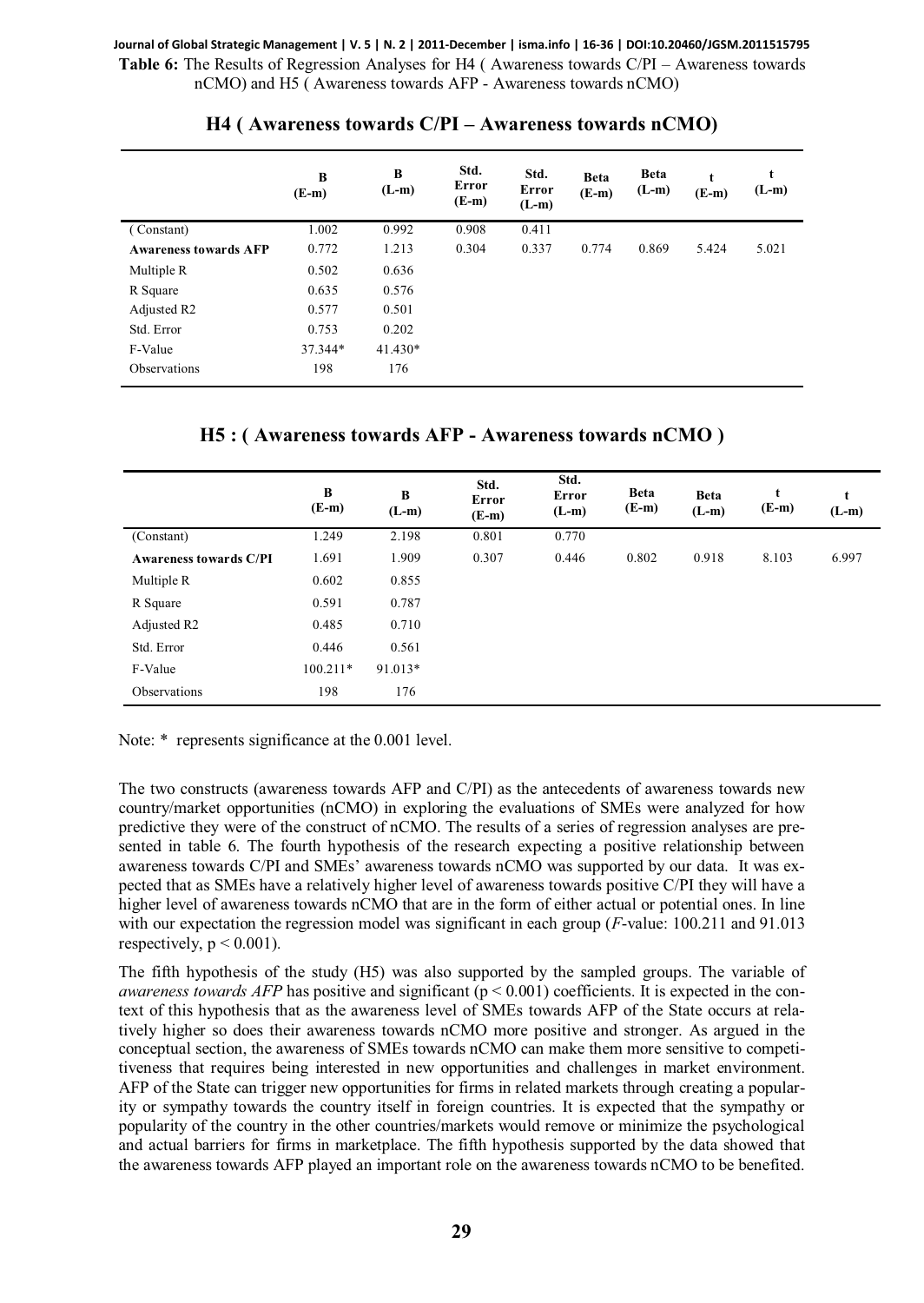**Table 7:** The Results of Regression Analyses for H6 (Awareness towards nCMO - P/ E motivated Lobbying), H7 (Awareness towards nCMO – Detailed MR) and H8 ((Detailed MR – Ms Strategies) **Journal of Global Strategic Management | V. 5 | N. 2 | 2011-December | isma.info | 16-36 | DOI:10.20460/JGSM.2011515795**

|                                   | B<br>$(E-m)$ | B<br>$(L-m)$ | Std.<br>Error<br>$(E-m)$ | Std.<br>Error<br>$(L-m)$ | <b>Beta</b><br>$(E-m)$ | <b>Beta</b><br>$(L-m)$ | t<br>$(E-m)$ | t<br>$(L-m)$ |
|-----------------------------------|--------------|--------------|--------------------------|--------------------------|------------------------|------------------------|--------------|--------------|
| (Constant)                        | 2.366        | 0.901        | 0.509                    | 0.882                    |                        |                        |              |              |
| <b>Awareness to-</b><br>wards NMO | 1.206        | 1.556        | 0.445                    | 0.671                    | 0.408                  | 0.107                  | 7.099        | 1.353        |
| Multiple R                        | 0.449        | 0.310        |                          |                          |                        |                        |              |              |
| R Square                          | 0.568        | 0.246        |                          |                          |                        |                        |              |              |
| Adjusted R 2                      | 0.461        | 0.201        |                          |                          |                        |                        |              |              |
| Std. Error                        | 0.301        | 0.411        |                          |                          |                        |                        |              |              |
| F-Value                           | 87.911*      | $8.990**$    |                          |                          |                        |                        |              |              |
| Observations                      | 198          | 176          |                          |                          |                        |                        |              |              |

# **H6 (Awareness towards nCMO - P/E motivated Lobbying)**

#### **H7 (Awareness towards nCMO – Detailed MR)**

|                              | B          |          | Std.    | Std.         | <b>Beta</b> |             | t       |         |
|------------------------------|------------|----------|---------|--------------|-------------|-------------|---------|---------|
|                              |            | B        | Error   | <b>Error</b> | $(E-m)$     | <b>Beta</b> | $(E-m)$ | t       |
|                              | $(E-m)$    | $(L-m)$  | $(E-m)$ | $(L-m)$      |             | $(L-m)$     |         | $(L-m)$ |
| (Constant)                   | 1.023      | 2.115    | 0.586   | 0.377        |             |             |         |         |
| <b>Awareness towards NMO</b> | 1.062      | 1.487    | 0.351   | 0.299        | 0.722       | 0.892       | 14.116  | 17.773  |
| Multiple R                   | 0.681      | 0.739    |         |              |             |             |         |         |
| R Square                     | 0.603      | 0.699    |         |              |             |             |         |         |
| Adjusted R 2                 | 0.511      | 0.647    |         |              |             |             |         |         |
| Std. Error                   | 0.307      | 0.208    |         |              |             |             |         |         |
| F-Value                      | $137.401*$ | 156.987* |         |              |             |             |         |         |
| Observations                 | 198        | 176      |         |              |             |             |         |         |

#### **H8 (Detailed MR – Ms Strategies)**

|                    | B<br>$(E-m)$ | B<br>$(L-m)$ | Std.<br>Error<br>$(E-m)$ | Std.<br>Error<br>$(L-m)$ | <b>Beta</b><br>$(E-m)$ | <b>Beta</b><br>$(L-m)$ | t<br>$(E-m)$ | t<br>$(L-m)$ |
|--------------------|--------------|--------------|--------------------------|--------------------------|------------------------|------------------------|--------------|--------------|
| (Constant)         | 1.931        | 2.223        | 0.300                    | 0.189                    |                        |                        |              |              |
| <b>Detailed MR</b> | 1.159        | 1.821        | 0.199                    | 0.208                    | 0.769                  | 0.871                  | 12.098       | 14.110       |
| Multiple R         | 0.712        | 0.823        |                          |                          |                        |                        |              |              |
| R Square           | 0.666        | 0.792        |                          |                          |                        |                        |              |              |
| Adjusted R 2       | 0.582        | 0.761        |                          |                          |                        |                        |              |              |
| Std. Error         | 0.302        | 0.192        |                          |                          |                        |                        |              |              |
| F-Value            | 151.991 *    | 178.222*     |                          |                          |                        |                        |              |              |
| Observations       | 198          | 176          |                          |                          |                        |                        |              |              |

Note:  $*$  represents significance at the 0.001 level.

\*\* not significance at the 0.05 level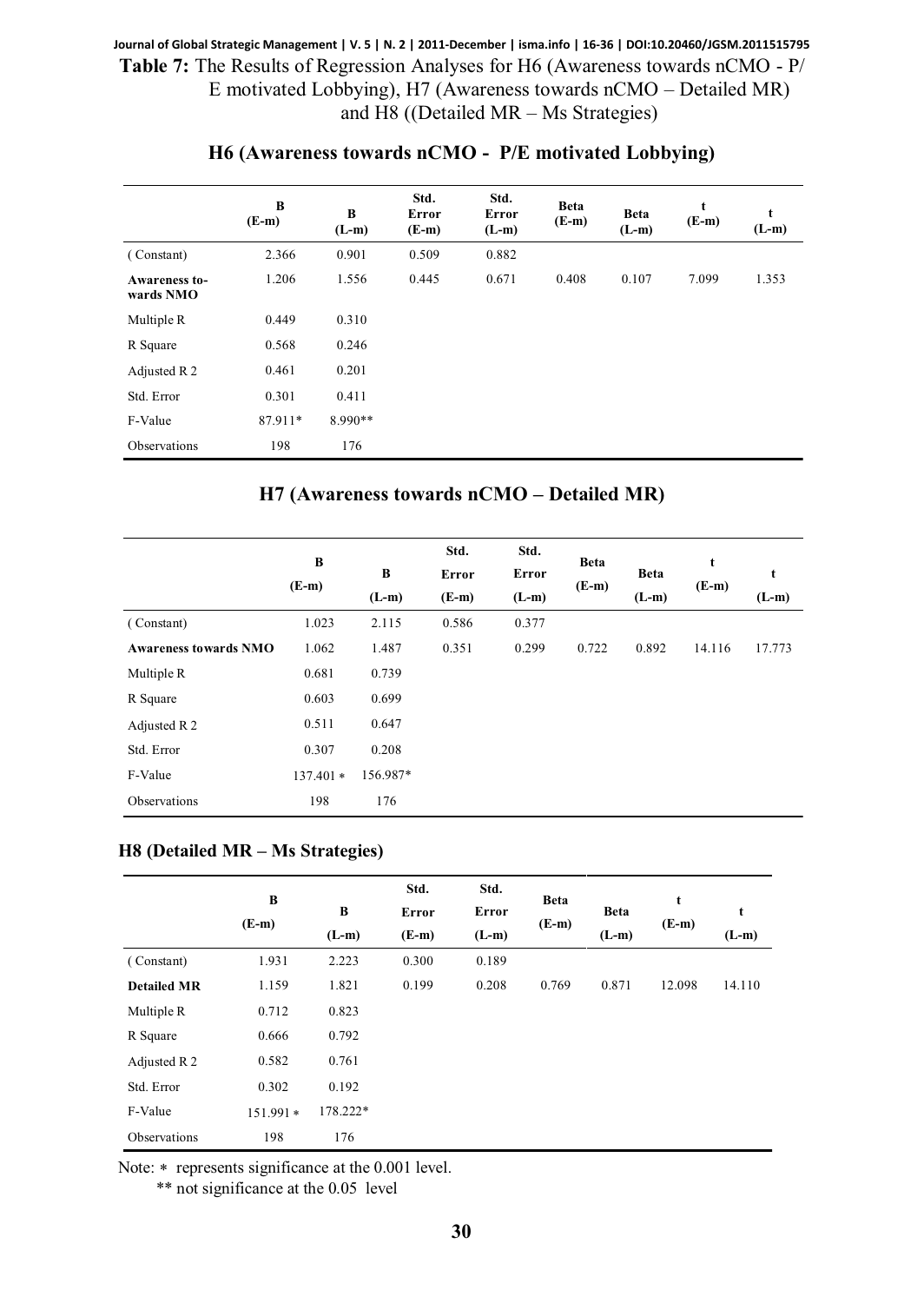The sixth hypothesis (H6), which tested the association between the awareness of SMEs towards nCMO and their lobbying activities in related markets, was supported in each group although β values for late-mover SMEs and early-movers were the lowest ones in the series of regression analyses (β: 0.40 and 0.37, respectively). Indeed, the R square of late-mover SMEs was 0.35 as one of the lowest value in the series of hypotheses; about only 35 percent of the variance in predicting the construct of P/E lobbying activities could be explained by awareness towards nCMO in terms of late-mover SMEs. Similarly, in the sample of early-mover SMEs the value of R square (0.40) appeared relatively lower. The question on *why firms need to design lobbying activities* reminds the realization efforts of firms towards market opportunities. It is possible, therefore, to state that lobbying activities of firms should be the result of perceived CMO to benefit from. In other words, awareness towards nCMO can motivate lobbying activities as an indirect supporter together with core activities for any specific country/ market. The sixth hypothesis of the study supported by the data for both groups confirms this expectation. **Journal of Global Strategic Management | V. 5 | N. 2 | 2011-December | isma.info | 16-36 | DOI:10.20460/JGSM.2011515795**

Table 7 also reports the statistical results related to H7 addressing the issue detailed MR of SMEs during their foreign market process. In the context of H7, the effect of SMEs' awareness towards nCMO as independent variable of this hypothesis on the behavior of DMR as the dependent variable of the relationship was tested. The results indicate that H7 was confirmed by the sampled groups (F values: 137.40 and 156.98; p < 0.001). More specifically, the relatively higher scores reported for R square in each group (0.60 and 0.69, respectively) show the strong influence of SMEs' awareness towards nCMO on planning and activating the detailed market research of SMEs in foreign markets. The relatively higher beta values (0.72 and 0.89, respectively) suggest a positive and significant contribution made by the independent variable of the hypothesis on SMEs' detailed market research behaviors. According to table 7, the approach of SMEs to generate market-specific strategies is positively related with their detailed market research activities. The statistical parameters reveal that DMR has a positive and significant effect on MsS developed by SMEs for both groups of the sample. That is, as the DMR conducted by SMEs occurs relatively higher so does the behavior towards developing MsS more positive.

The results of hypothesis 9 (H9) and hypothesis 10 (H10) are presented in Table 8. H9 and H10, final hypotheses of this study, investigate the impact of MsS developed by SMEs in foreign markets, and their lobbying activities on firms' market performance. It should be noted that the variable called *market performance* is the main dependent variable of research model. Table 8 summarizes the results of regression analyses for H9 and H10. According to the results shown in table 8 both of the hypotheses were confirmed by the sampled groups. The results suggest that lobbying activities and marketspecific strategies can be accepted as the antecedents of market performance in foreign markets. However, the relatively higher β scores for H9 by early-movers and late-mover SMEs together indicate the stronger impact of MsS than lobbying activities on market performance outcome.

|                       | H9 (M-s Strategies – Market Performance) |              |                          |                          |                        |                        |              |              |
|-----------------------|------------------------------------------|--------------|--------------------------|--------------------------|------------------------|------------------------|--------------|--------------|
|                       | B<br>$(E-m)$                             | B<br>$(L-m)$ | Std.<br>Error<br>$(E-m)$ | Std.<br>Error<br>$(L-m)$ | <b>Beta</b><br>$(E-m)$ | <b>Beta</b><br>$(L-m)$ | t<br>$(E-m)$ | t<br>$(L-m)$ |
| (Constant)            | 1.498                                    | 1.677        | 0.405                    | 0.211                    |                        |                        |              |              |
| <b>M-s Strategies</b> | 1.609                                    | 1.915        | 0.158                    | 0.202                    | 0.815                  | 0.904                  | 15.994       | 19.907       |
| Multiple R            | 0.785                                    | 0.832        |                          |                          |                        |                        |              |              |
| R Square              | 0.761                                    | 0.799        |                          |                          |                        |                        |              |              |
| Adjusted R 2          | 0.688                                    | 0.737        |                          |                          |                        |                        |              |              |
| Std. Error            | 0.374                                    | 0.281        |                          |                          |                        |                        |              |              |
| F-Value               | $201.012*$                               | 254.757*     |                          |                          |                        |                        |              |              |
| Observations          | 198                                      | 176          |                          |                          |                        |                        |              |              |

**Table 8:** The Results of Regression Analyses for H9 (M-s Strategies – Market Performance)

and H10 (P/E motivated Lobbying - Market Performance)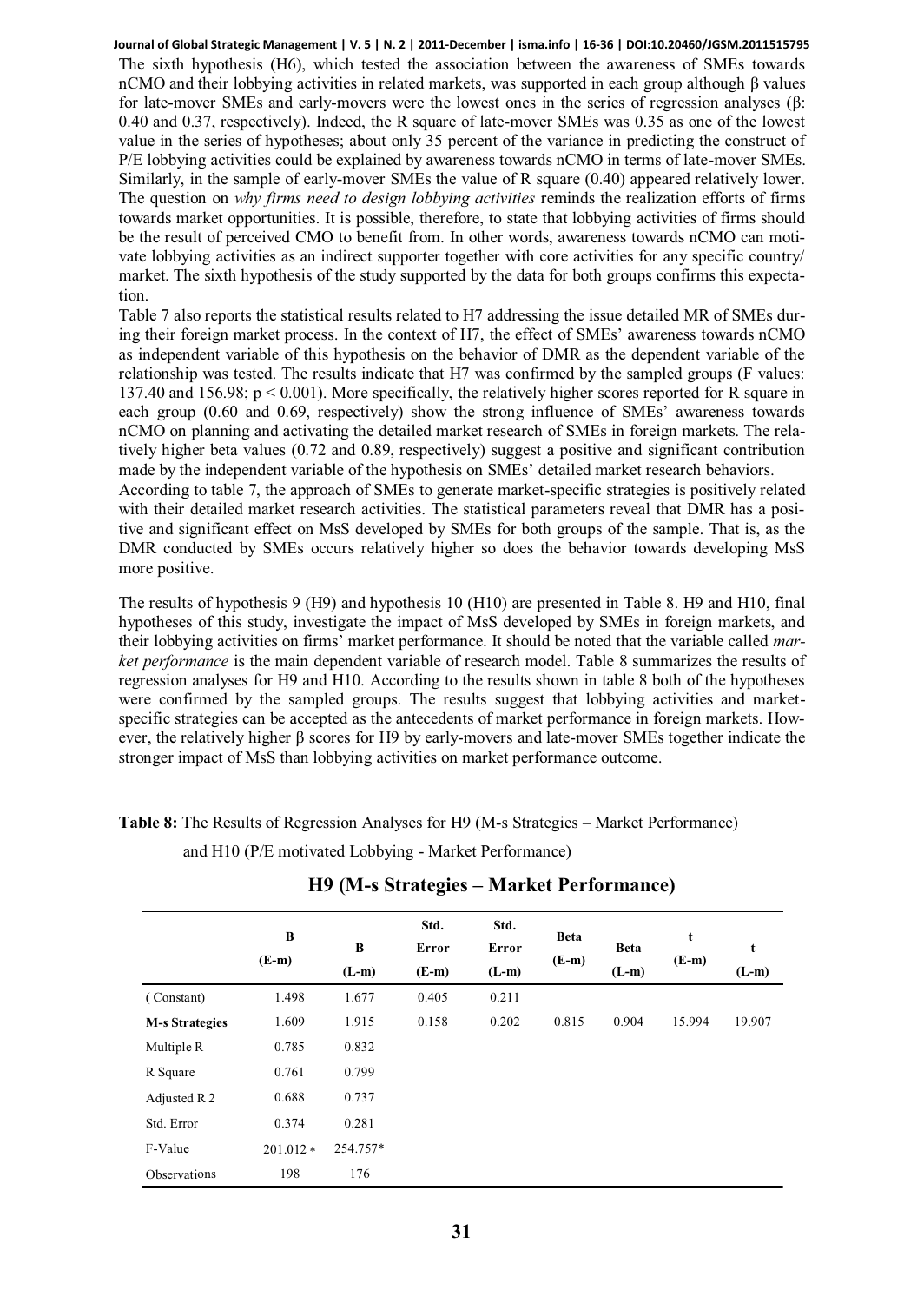#### **H10 (P/E motivated Lobbying - Market Performance) Journal of Global Strategic Management | V. 5 | N. 2 | 2011-December | isma.info | 16-36 | DOI:10.20460/JGSM.2011515795**

|                               | B          |         | Std.    | Std.    |                        |             |              |         |
|-------------------------------|------------|---------|---------|---------|------------------------|-------------|--------------|---------|
|                               | $(E-m)$    | B       | Error   | Error   | <b>Beta</b><br>$(E-m)$ | <b>Beta</b> | t<br>$(E-m)$ | t       |
|                               |            | $(L-m)$ | $(E-m)$ | $(L-m)$ |                        | $(L-m)$     |              | $(L-m)$ |
| (Constant)                    | 0.811      | 0.605   | 0.401   | 0.179   |                        |             |              |         |
| <b>P/E</b> motivated Lobbying | 0.809      | 0.711   | 0.193   | 0.092   | 0.609                  | 0.433       | 11.982       | 8.009   |
| Multiple R                    | 0.733      | 0.505   |         |         |                        |             |              |         |
| R Square                      | 0.658      | 0.402   |         |         |                        |             |              |         |
| Adjusted R 2                  | 0.497      | 0.386   |         |         |                        |             |              |         |
| Std. Error                    | 0.506      | 0.319   |         |         |                        |             |              |         |
| F-Value                       | $123.038*$ | 91.118* |         |         |                        |             |              |         |
| Observations                  | 198        | 176     |         |         |                        |             |              |         |

Note:  $*$  represents significance at the 0.001 level.

# **Figure 2: The general view of the research model for Early-mover SMEs**



**Figure 3: The general view of the research model for Late-mover SMEs** 

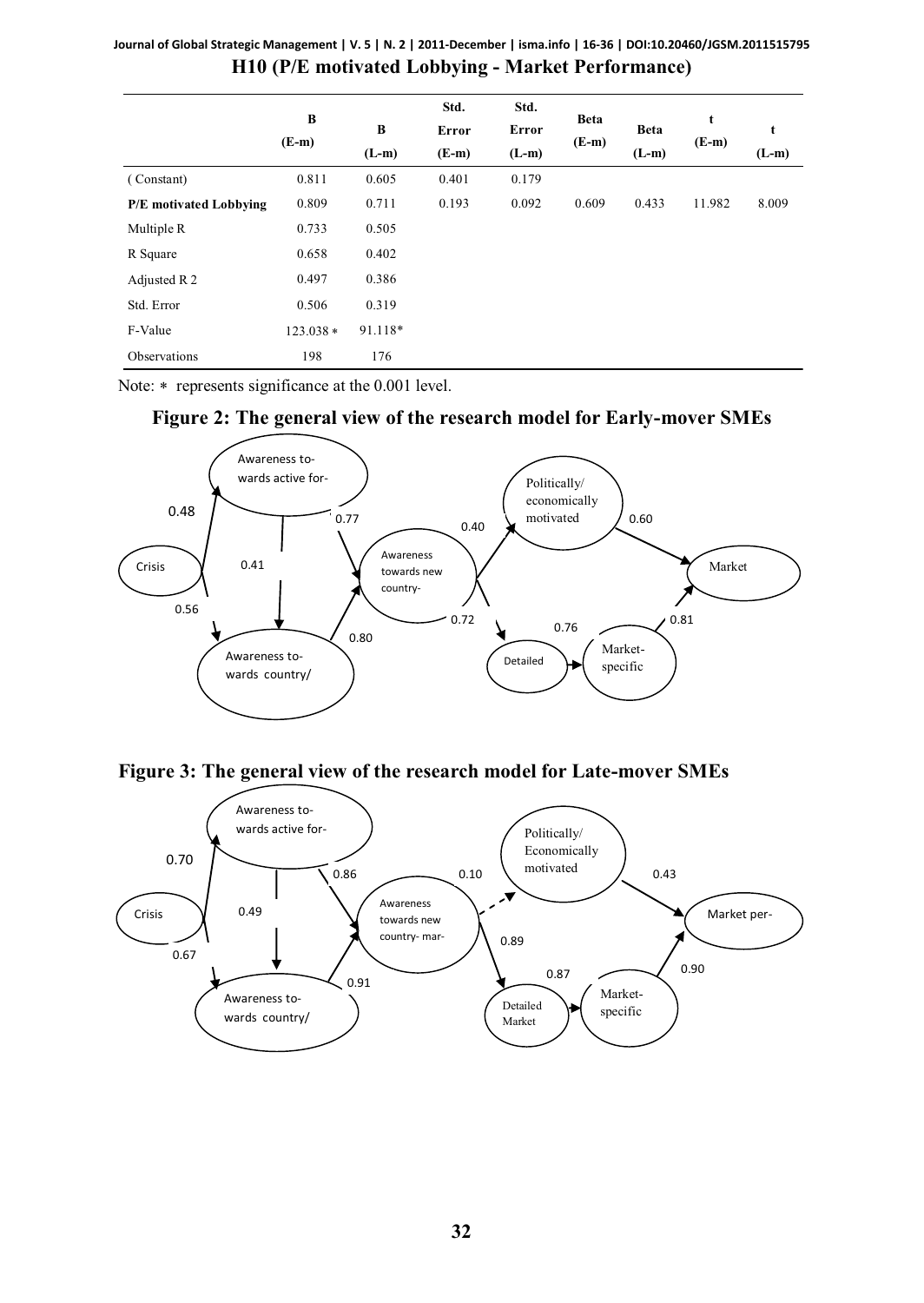**Journal of Global Strategic Management | V. 5 | N. 2 | 2011-December | isma.info | 16-36 | DOI:10.20460/JGSM.2011515795**

# **CONCLUSION**

A major point of contribution to the literature from this study is the consideration of the awareness in SMEs towards active foreign policy of the State and the awareness towards country/political image in foreign markets as determinants of international market performance. A multi-path model is proposed and tested as a regression model. It should be stated that the overall model worked satisfactory in terms of explanatory level of key variables and provided a clear support for the relationship between SMEs' foreign market performance and active foreign policy of the State. As the leading variable *market-specific strategies*, through *detailed market research* based on the *awareness towards new country/market opportunities*, is the most influential construct on market performance of SMEs in foreign markets. It should be noted that two key variables, *awareness of SMEs towards active foreign policy and country/political image*, are the central players in explaining *awareness towards new country/market opportunities* as the antecedent of market performance. Both variables as very effective trigger seem to be core to the way market performance works, but no previous study has examined and confirmed their contributions in the context of SMEs' foreign market performance.

The findings of this study are consisted with the expectation for the contributions non-economical actors and factors into the area of economy in especially foreign markets. Awareness of SMEs towards active foreign policy has a strong influence on both awareness towards new country/market opportunities and awareness towards country/political image. The responsibilities of firms such as quality and warranty to succeed in international markets, of course, have "critical" priority. But noneconomical factors such as the direction, intend and depth of foreign policy governments implement has been carrying the potential to do major changes in marketplace. When the foreign policy of their origin-country changes the rules negatively in marketplace as non-economical interventions it should be expected possible market failure even if high level quality products firms offer into foreign markets. This study, with its findings, presents some proofs about the positive contributions of active and positive foreign policy of the State on market performance of SMEs especially in the context of neighboring and peripheral countries.

This study also contributes to the literature by delineating the role of awareness level of SMEs towards non-economical determinants in understanding market opportunities in foreign markets. It should be noted that comprehending the availability and importance of non-economical actors and factors represents an important progress in terms of strategic thinking for those who are SMEs not larger-sized firms.

# **Limitations and Future Research**

In this study the sample selected is diverse in terms of industry type, location, age, market type. This might cause damage to generalizations towards SMEs' market performance based on the reflections from active foreign policy and country/political image in foreign markets. Additionally, the findings are restricted to one trade body, TUSKON, among some others. Some variables, such as awareness towards active foreign policy, might be observed in different direction for some other SME groups.

Future research should initially target different and larger sample of SMEs. Such research could then test the generalizability of the results. Additionally, future efforts on this research area should also cover larger-sized firms to be able to compare the differences or similarities. The current study suggests awareness of SMEs towards active foreign policy and its possible fruits for firms is determinant in their foreign market performance—would the same results appear in other SME groups, and also in larger-sized firms?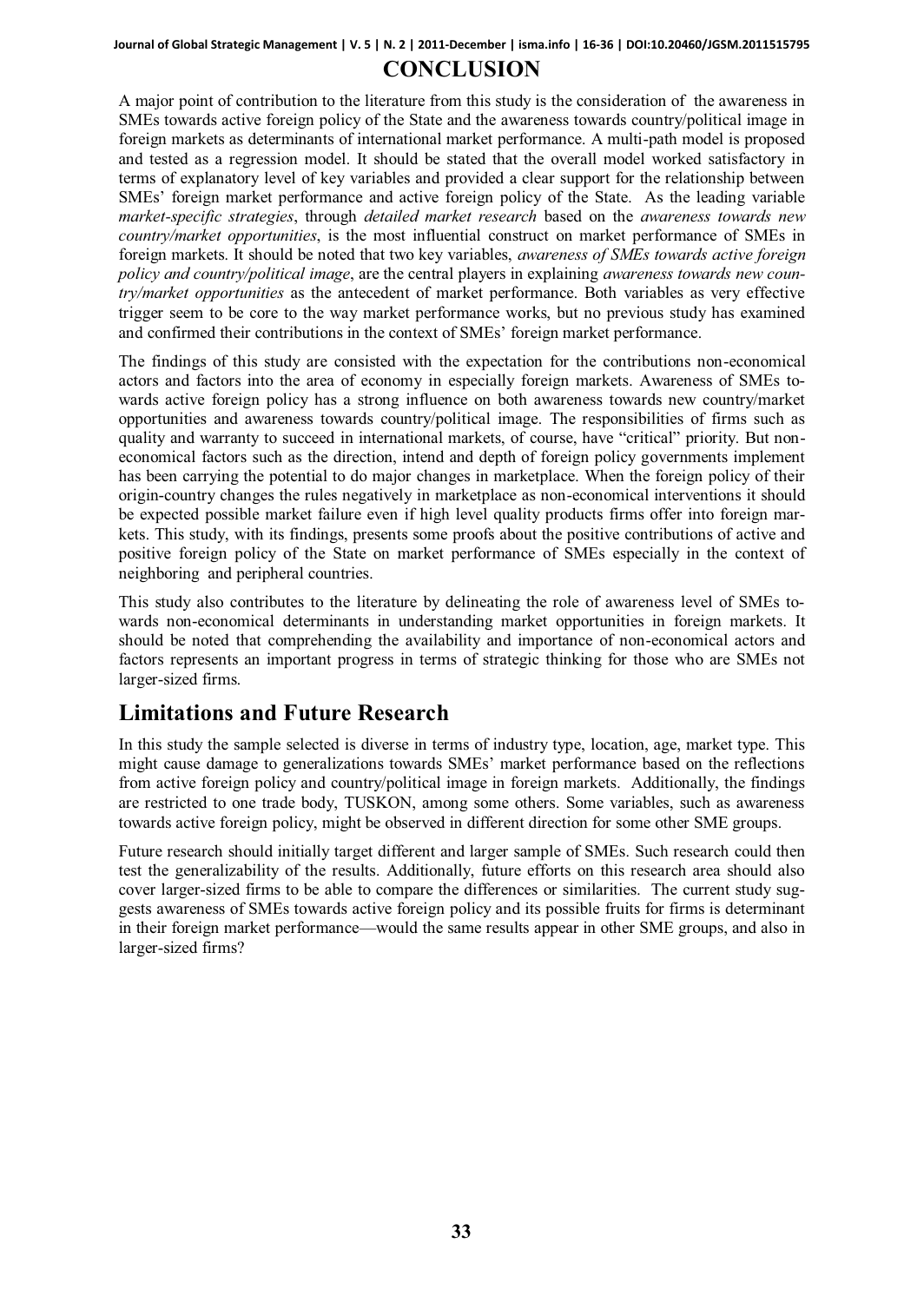| Country                  | 2006 export | 2010 export |
|--------------------------|-------------|-------------|
| Angola                   | 44.657      | 109.527     |
| Benin                    | 6.003       | 118.346     |
| <b>Equatorial Guinea</b> | 9.567       | 32.741      |
| Gabon                    | 6.108       | 18.697      |
| Ghana                    | 32.965      | 96.433      |
| Congo                    | 14.737      | 45.449      |
| Liberia                  | 9.540       | 67.323      |
| Madagascar               | 8.963       | 26.978      |
| Mauritania               | 8.910       | 37.436      |
| Mozambique               | 8.559       | 45.689      |
| Namibia                  | 0.810       | 3.431       |
| Rwanda                   | 0.981       | 7.992       |
| Sierra Leone             | 6.620       | 24.465      |
| Tanzania                 | 27.360      | 89.694      |
| <b>TOTAL</b>             | 185.810     | 724.201     |

**APPENDIX** – Some selected African countries in terms of Turkey's export **Journal of Global Strategic Management | V. 5 | N. 2 | 2011-December | isma.info | 16-36 | DOI:10.20460/JGSM.2011515795**

**Source: Vatan newspaper, March, 28 2011, p.8**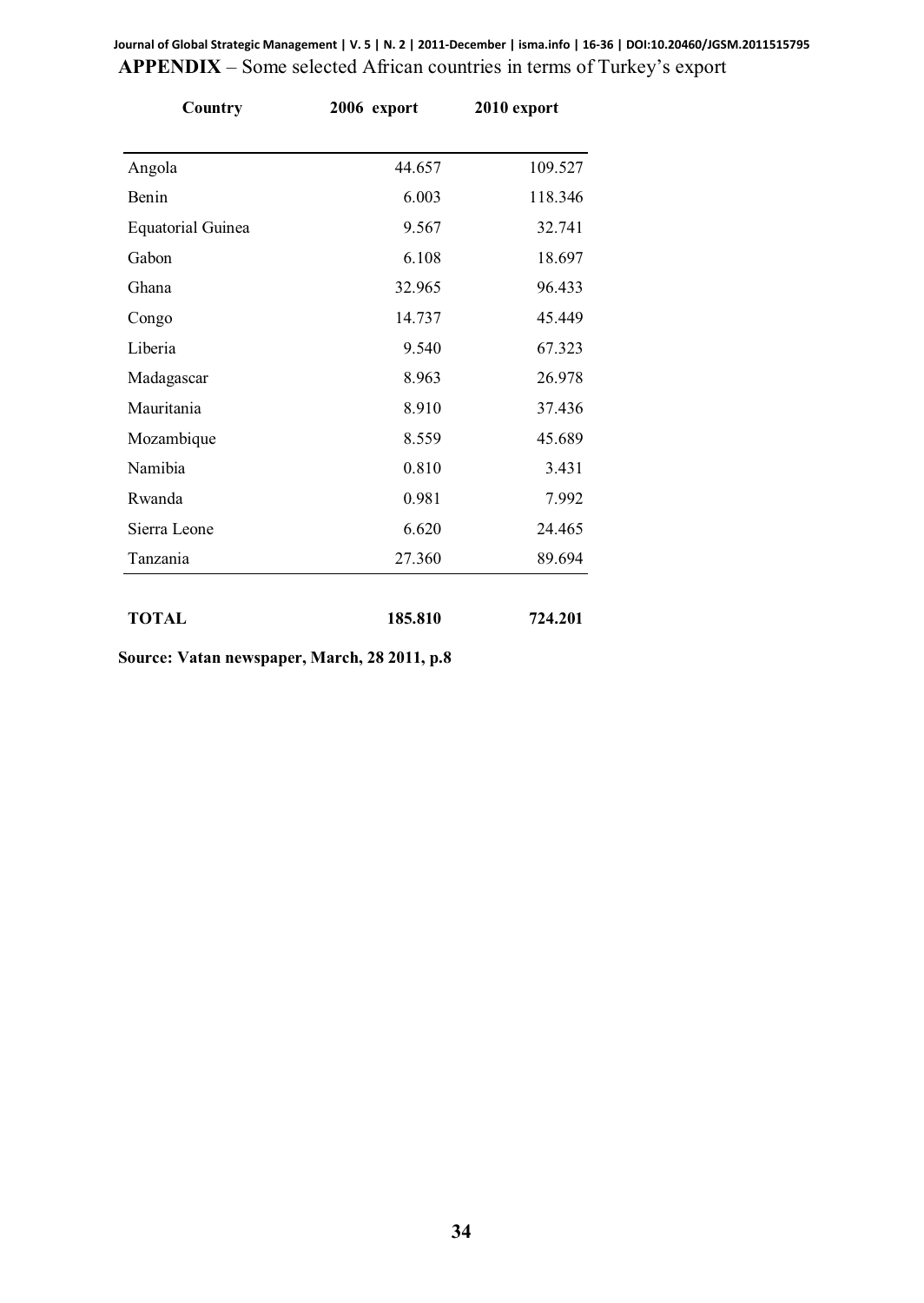**REFERENCES Journal of Global Strategic Management | V. 5 | N. 2 | 2011-December | isma.info | 16-36 | DOI:10.20460/JGSM.2011515795**

Ang, S.H., Leong, S.M. and Kotler, P. 2000. The Asian apocalypse: crisis marketing for consumer and businesses. *Long Range Planning*, 33, 97-119.

Ang, S.H 2001. Crisis marketing: a comparison across economic scenarios. *International Business Review,* 10, 263–284.

Ardichvili, A., Cardozo, R. and Sourav, R. 2003. A theory of entrepreneurial opportunity identification and development. *Journal of Business Venturing*, 18, 105–123.

Bilkey, W. J. and Nes, E. 1982. Country-of-Origin Effects on Product Evaluations, *Journal of International Business Studies*, 13 (1), 89-99

Ciplak, U., Eren, O., Ogunç, F., and Saygili, M. 2011. Turkiye'nin Ihracati Icin Alternatif Dis Talep Gostergeleri, *Ekonomi Notlari,* TCMB Publication, 7, 1-8.

Davutoglu, A. (2008). Turkey's Foreign Policy Vision: An Assessment of 2007, *Insight Turkey*, 10 (1), 77-96

Day, G. 1990. *Market Driven Strategy*, Free Press: New York

Epstein,E. 1969. *The corporation in American politics*. EnglewoodCliffs,NJ:PrenticeHall.

Field, A., 2005. *Discovering Statistics Using SPSS*, second ed. Sage Publications Ltd., London.

Fornell, C. and Larcker, D. 1981. Evaluating structural equation models with unobservable variables and measurement error, *Journal of Marketing Research*, 18, 39−50 (February)

Gonzalez, M., Papadopoulos, N. and Mugica, J.M. 2002. Intra- and inter-national consumer perceptions of countries and their products: the case of Spain, Proceedings, Multicultural Marketing Conference, *Academy of Marketing Science*, Valencia.

Grewal, R. and Tansuhaj, P. 2001. Building Organizational Capabilities for Managing Economic Crisis: The Role of Market Orientation and Strategic Flexibility, *Journal of Marketing*, 65 (2), 67-80

Han, C.M. 1989. Country image: halo or summary construct?, *Journal of Marketing Research*, 26, 222-9.

Han, J., Kim, N., and Srivastava, R.(1998. Market orientation and organizational performance: Is innovation the missing link? *Journal of Marketing*, 62(1), 30 − 45.

Hillman,A. and Keim,G. 1995.International variation in the business-government interface— Institutional and organizational considerations. *Academy of Management Review*,20 (1) 193–214.

Hooley, G., Greenly, G., Cadogan, J., and Fahy, J. 2005. The performance impact of marketing resources. *Journal of Business Research*, 58 (1), 18−27.

Hsieh ,H.M, Pan, S.L. and Setiono, R. 2004. Product-, Corporate-, and Country-Image Dimensions and Purchase Behavior: A Multicountry Analysis, *Journal of the Academy of Marketing Science* 32 ) **, 251-270.** ,(3

Hult, G., Hurley, R.,and Knight, G. 2004. Innovativeness: Its antecedents and impacts on business performance. *Industrial Marketing Management*, 33, 429−438.

Hunt, S. and Morgan R. 1995. The Comparative Advantage Theory of Competition. *Journal of Marketing*, 59 (2): 1-15

Hutcheson, G., Sofroniou, N., 1999. *The Multivariate Social Scientist*. Sage Publications Ltd., London.

Johanson, J. and Vahlne, J. -E. 1977. The internationalisation process of the firm: a model of knowledge development and increasing foreign market commitment. *Journal of International Business Studies,* 8(1), 23−32.

Kotler, P. and Getrner, D. 2002. Country as brand, product, and beyond: A place marketing and brand management perspective, *Journal of Brand Management*, 9, 249–261

Laroche, M. and Mourali, M. 2005. The influence of country image structure on consumer evaluations of foreign products, *International Marketing Review*, 22, 1, 96 – 115